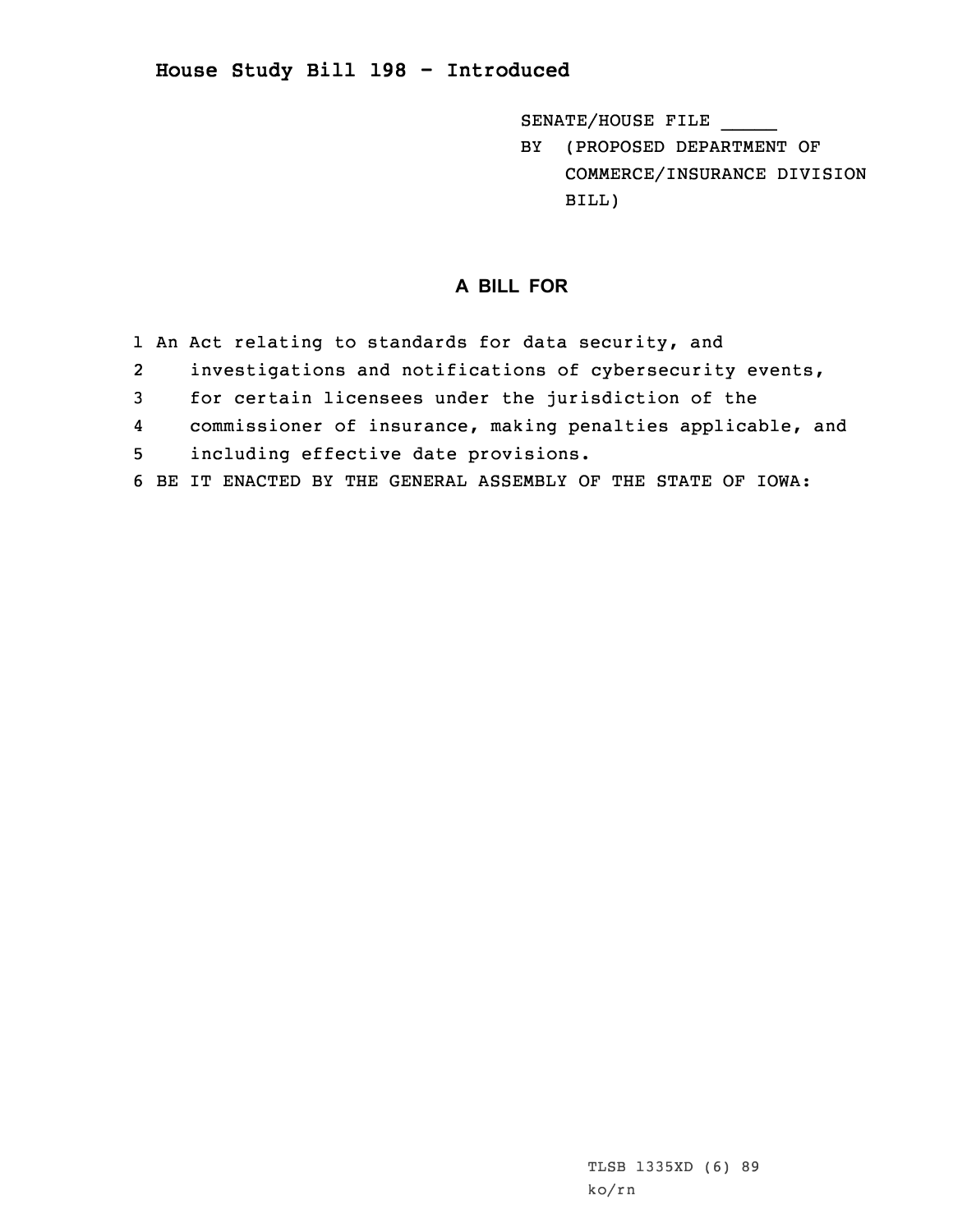1Section 1. NEW SECTION. **507F.1 Title.**

2 This chapter may be cited as the *"Insurance Data Security* 3 *Act"*.

4Sec. 2. NEW SECTION. **507F.2 Purpose and scope.**

 1. Notwithstanding any provision of law to the contrary, this chapter establishes the exclusive state standards for data security, and the investigation and notification of cybersecurity events, applicable to licensees.

 2. This chapter shall not be construed to create or imply <sup>a</sup> private cause of action for <sup>a</sup> violation of its provisions, and shall not be construed to curtail <sup>a</sup> private cause of action that otherwise exists in the absence of this chapter.

13 Sec. 3. NEW SECTION. **507F.3 Definitions.**

14 As used in this chapter, unless the context otherwise 15 requires:

 1. *"Authorized individual"* means an individual known to and screened by <sup>a</sup> licensee and determined to be necessary and appropriate to have access to nonpublic information held by the licensee and the licensee's information system.

20 2. *"Commissioner"* means the commissioner of insurance.

21 3. *"Consumer"* means an individual, including but not limited to an applicant, policyholder, insured, beneficiary, claimant, or certificate holder, who is <sup>a</sup> resident of this state and whose nonpublic information is in <sup>a</sup> licensee's possession, custody, or control.

 4. *"Cybersecurity event"* means an event resulting in unauthorized access to, or the disruption or misuse of, an information system or of nonpublic information stored on an information system. *"Cybersecurity event"* does not include any of the following:

31 *a.* The unauthorized acquisition of encrypted nonpublic 32 information if the encryption, process, or key is not also 33 acquired, released, or used without authorization.

34 *b.* An event for which <sup>a</sup> licensee has determined that the 35 nonpublic information accessed by an unauthorized person has

-1-

LSB 1335XD (6) 89  $ko/rn$  1/26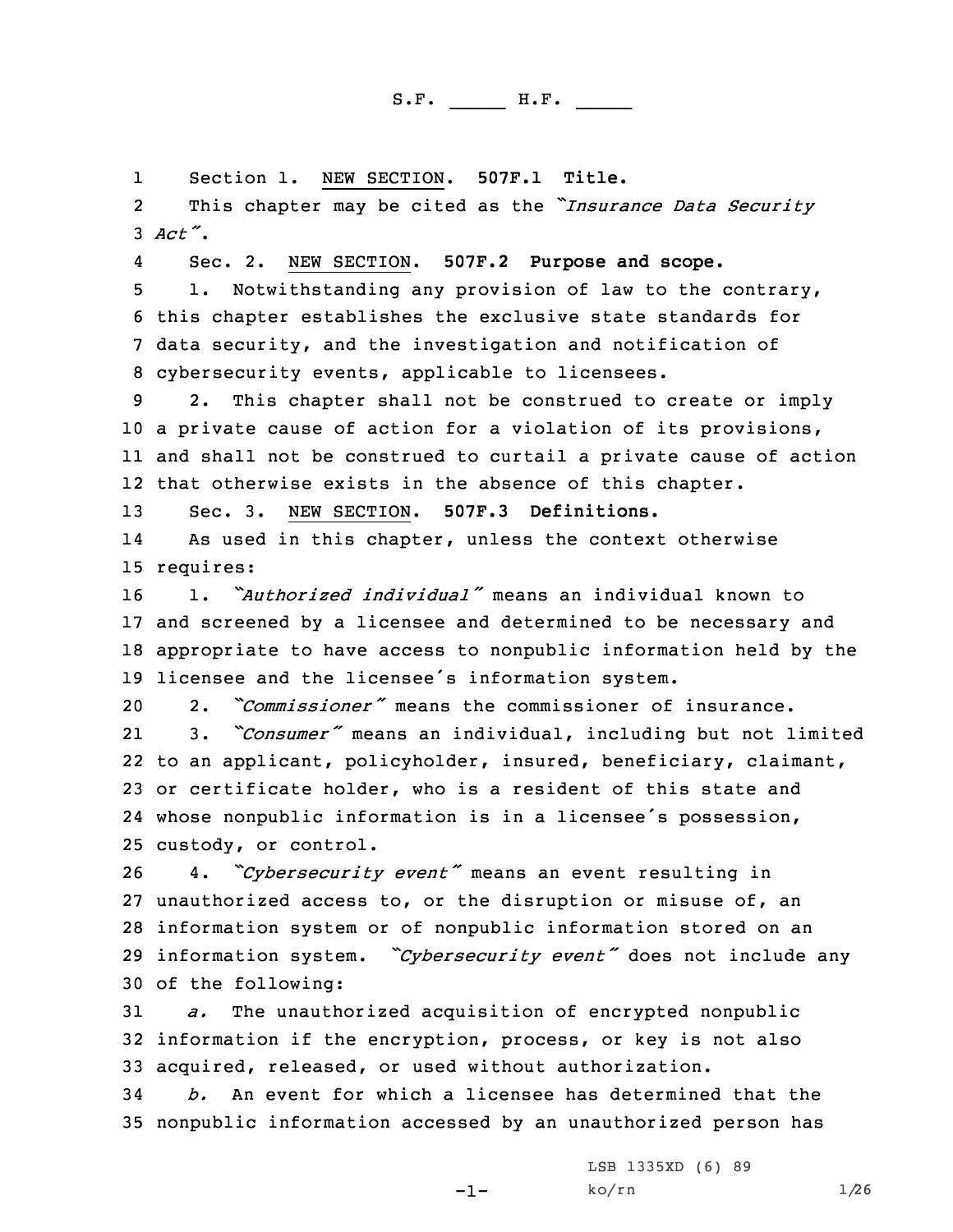1 not been used or released, and the nonpublic information has 2 been returned or destroyed.

<sup>3</sup> 5. *"Delivered by electronic means"* means delivery to an 4 electronic mail address at which <sup>a</sup> consumer has consented to 5 receive notices or documents.

<sup>6</sup> 6. *"Encrypted"* means the transformation of data into <sup>a</sup> form 7 that results in <sup>a</sup> low probability of assigning meaning to the 8 data without the use of <sup>a</sup> protective process or key.

 7. *"Health Insurance Portability and Accountability Act"* or *"HIPAA"* means the Health Insurance Portability and Accountability Act of 1996, Pub. L. No. 104-191, including amendments thereto and regulations promulgated thereunder.

 8. *"Home state"* means the same as defined in section 522B.1. 14 9. *"Information security program"* means the administrative, technical, and physical safeguards that <sup>a</sup> licensee uses to access, collect, distribute, process, protect, store, use, transmit, dispose of, or otherwise handle nonpublic information.

 10. *"Information system"* means <sup>a</sup> discrete set of electronic information resources organized for the collection, processing, maintenance, use, sharing, dissemination, or disposition of electronic information, and any specialized system such as an industrial or process controls system, <sup>a</sup> telephone switching and private branch exchange system, or an environmental control 25 system.

 11. *"Insurer"* means the same as defined in section 521A.1. 12. *"Licensee"* means <sup>a</sup> person licensed, authorized to operate, or registered, or <sup>a</sup> person required to be licensed, authorized to operate, or registered pursuant to the insurance laws of this state. *"Licensee"* does not include <sup>a</sup> purchasing group or <sup>a</sup> risk retention group chartered and licensed in <sup>a</sup> state other than this state, or <sup>a</sup> person acting as an assuming insurer that is domiciled in another state or jurisdiction. 13. *"Multi-factor authentication"* means authentication through verification of at least two of the following types of

 $-2-$ 

LSB 1335XD (6) 89 ko/rn 2/26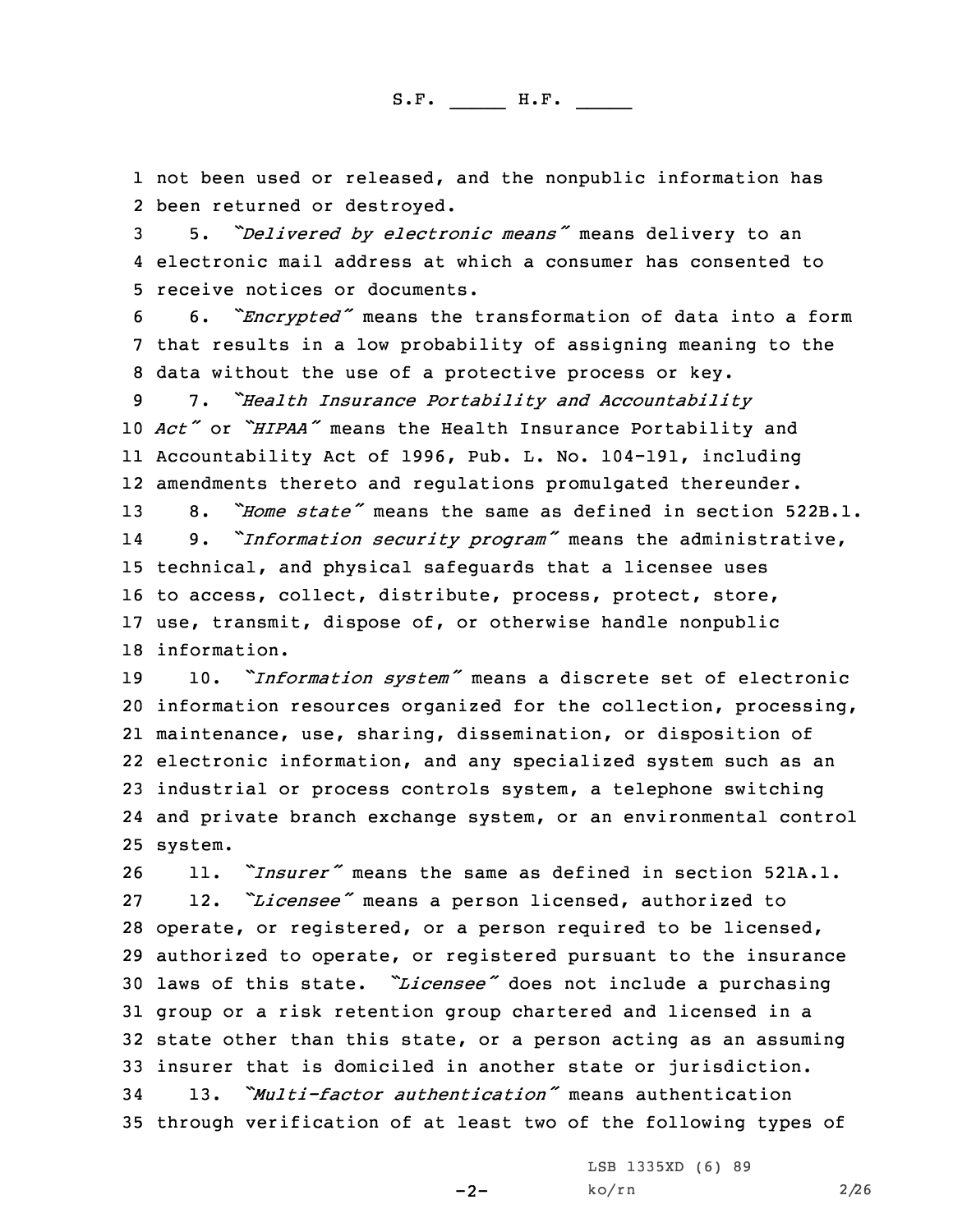1 authentication factors:

2*a.* <sup>A</sup> knowledge factor, such as <sup>a</sup> password.

3 *b.* <sup>A</sup> possession factor, such as <sup>a</sup> token or text message on <sup>a</sup> 4 mobile phone.

 *c.* An inherence factor, such as <sup>a</sup> biometric characteristic. 14. *"Nonpublic information"* means electronic information that is not publicly available information and that is any of the following:

 *a.* Business-related information of <sup>a</sup> licensee the tampering of which, or unauthorized disclosure, access, or use of which, will cause <sup>a</sup> material adverse impact to the business, operations, or security of the licensee.

 *b.* Information concerning <sup>a</sup> consumer which can be used to identify the consumer due to <sup>a</sup> name, number, personal mark, or other identifier, used in combination with any one or more of the following data elements:

17 (1) <sup>A</sup> social security number.

<sup>18</sup> (2) <sup>A</sup> driver's license number or <sup>a</sup> nondriver identification 19 card number.

20 (3) <sup>A</sup> financial account number, <sup>a</sup> credit card number, or <sup>a</sup> 21 debit card number.

22 (4) <sup>A</sup> security code, an access code, or <sup>a</sup> password that will <sup>23</sup> permit access to <sup>a</sup> consumer's financial accounts.

24(5) <sup>A</sup> biometric record.

25 *c.* Information or data, except age or gender, in any form or 26 medium created by or derived from <sup>a</sup> health care provider or <sup>a</sup> 27 consumer, and that relates to any of the following:

28 (1) The past, present, or future physical, mental or 29 behavioral health or condition of <sup>a</sup> consumer, or <sup>a</sup> member of <sup>30</sup> the consumer's family.

31 (2) The provision of health care services to <sup>a</sup> consumer. 32 (3) Payment for the provision of health care services to <sup>a</sup> 33 consumer.

 $-3-$ 

<sup>34</sup> 15. *"Person"* means an individual or <sup>a</sup> nongovernmental 35 entity, including but not limited to <sup>a</sup> nongovernmental

> LSB 1335XD (6) 89 ko/rn 3/26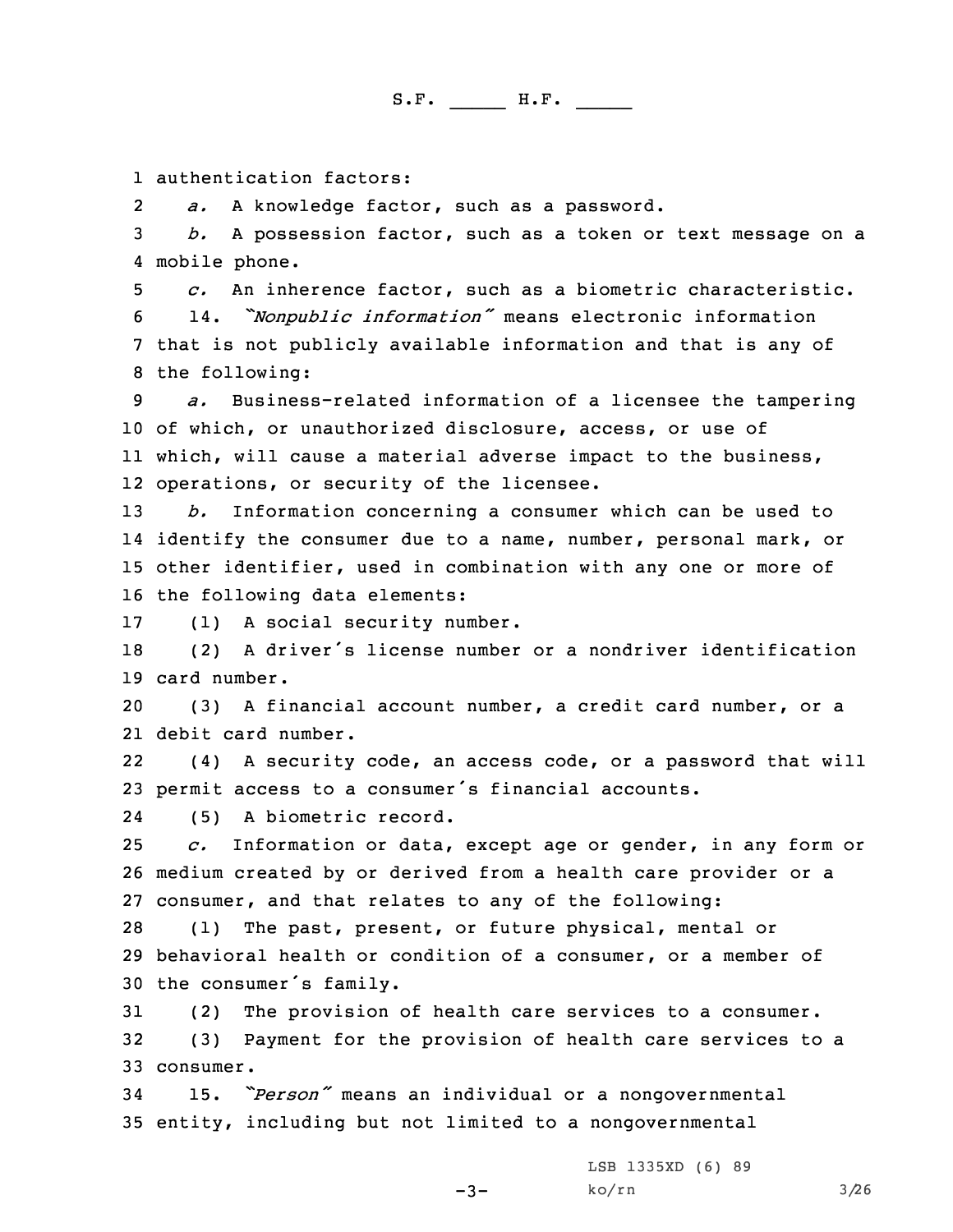partnership, corporation, branch, agency, or association. 2 16. *"Publicly available information"* means information that <sup>a</sup> licensee has <sup>a</sup> reasonable basis to believe is lawfully made available to the general public from federal, state, or local government records, by widely distributed media, or by disclosure to the general public as required by federal, state, or local law. For purposes of this definition, <sup>a</sup> licensee has <sup>a</sup> reasonable basis to believe that information is lawfully made available to the general public if the licensee has determined all of the following:

11 *a.* That the information is of <sup>a</sup> type that is available to 12 the general public.

 *b.* That if <sup>a</sup> consumer may direct that the information not be made available to the general public, that the consumer has not directed that the information not be made available to the general public.

17 17. *"Risk assessment"* means the assessment that <sup>a</sup> licensee 18 is required to conduct pursuant to section 507F.4, subsection 19 3.

 18. *"Third-party service provider"* means <sup>a</sup> person that is not <sup>a</sup> licensee that contracts with <sup>a</sup> licensee to maintain, process, store, or is otherwise permitted access to nonpublic information through the person's provision of services to the licensee.

 Sec. 4. NEW SECTION. **507F.4 Information security program.** 1. *a.* Commensurate with the size and complexity of <sup>a</sup> licensee, the nature and scope of <sup>a</sup> licensee's activities including the licensee's use of third-party service providers, and the sensitivity of nonpublic information used by the licensee or that is in the licensee's possession, custody, or control, the licensee shall develop, implement, and maintain <sup>a</sup> comprehensive written information security program based on the licensee's risk assessment conducted pursuant to subsection 3. *b.* This section shall not apply to any of the following: (1) <sup>A</sup> licensee that meets any of the following criteria:

 $-4-$ 

LSB 1335XD (6) 89  $ko/rn$  4/26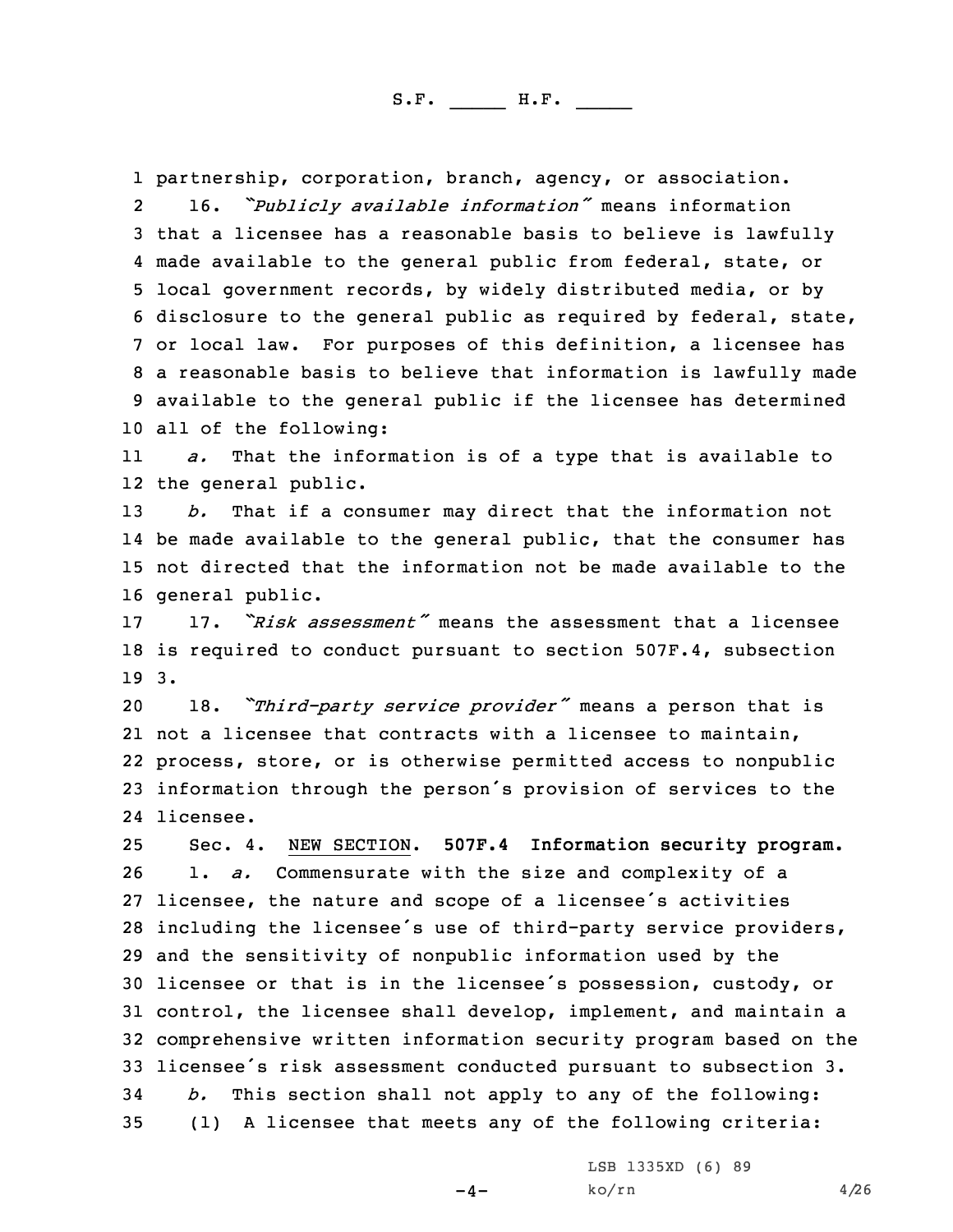1 (a) Has fewer than ten individuals on its workforce, 2 including employees and independent contractors.

3 (b) Has less than five million dollars in gross annual 4 revenue.

5 (c) Has less than ten million dollars in year-end total 6 assets.

 (2) An employee, agent, representative, or designee of <sup>a</sup> licensee, and the employee, agent, representative, or designee is also <sup>a</sup> licensee, if the employee, agent, representative, or designee is covered by the information security program of the other licensee.

12 *c.* <sup>A</sup> licensee shall have one hundred eighty calendar days 13 from the date the licensee no longer qualifies for exemption 14 under paragraph *"b"* to comply with this section.

<sup>15</sup> 2. <sup>A</sup> licensee's information security program must be 16 designed to do all of the following:

17 *a.* Protect the security and confidentiality of nonpublic <sup>18</sup> information and the security of the licensee's information 19 system.

20 *b.* Protect against threats or hazards to the security 21 or integrity of nonpublic information and the licensee's 22 information system.

23 *c.* Protect against unauthorized access to or the use of 24 nonpublic information, and minimize the likelihood of harm to 25 any consumer.

 *d.* Define and periodically reevaluate <sup>a</sup> schedule for retention of nonpublic information and <sup>a</sup> mechanism for the destruction of nonpublic information if retention is no longer necessary for the licensee's business operations, or is no longer required by applicable law.

31 3. A licensee shall conduct <sup>a</sup> risk assessment that 32 accomplishes all of the following:

33 *a.* Designates one or more employees, an affiliate, or an 34 outside vendor to act on behalf of the licensee and that has 35 responsibility for the information security program.

 $-5-$ 

LSB 1335XD (6) 89  $ko/rn$  5/26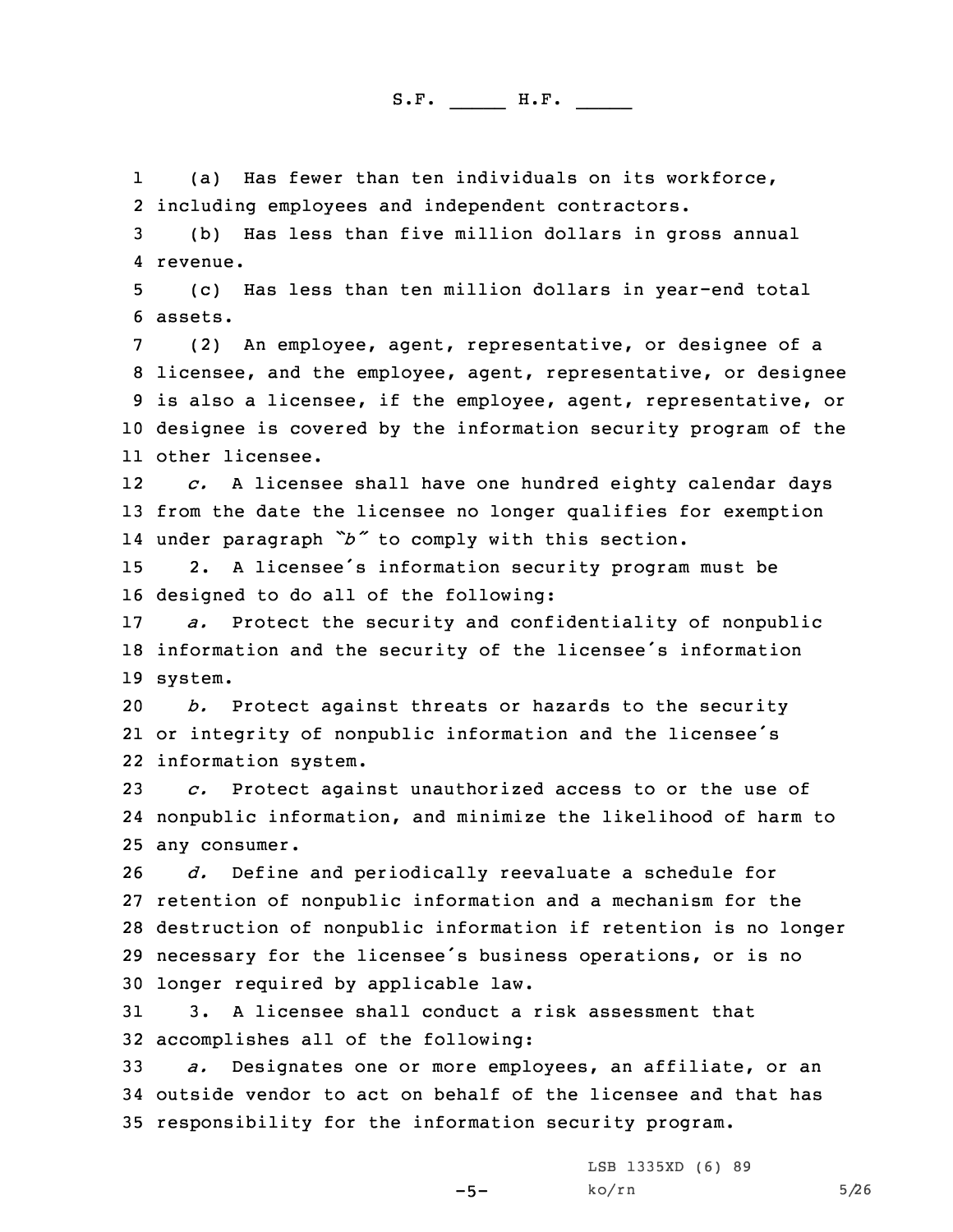1 *b.* Identifies reasonably foreseeable internal or external threats that may result in unauthorized access, transmission, disclosure, misuse, alteration, or destruction of nonpublic information, including nonpublic information that is accessible to, or held by, <sup>a</sup> third-party service provider.

6 *c.* Assesses the probability of, and the potential damage <sup>7</sup> caused by, the threats identified in paragraph *"b"*, taking into 8 consideration the sensitivity of nonpublic information.

 *d.* Assesses the sufficiency of policies, procedures, information systems, and other safeguards in place to manage the threats identified in paragraph *"b"*. This assessment must include consideration of threats identified in each relevant area of the licensee's operations, including all of the following:

15 (1) Employee training and management.

16 (2) Information systems, including network and software 17 design; and information classification, governance, processing, 18 storage, transmission, and disposal.

19 (3) Detection, prevention, and response to an attack, 20 intrusion, or other system failure.

21 *e.* Implements information safeguards to manage threats 22 identified in the licensee's ongoing risk assessments and, at 23 least annually, assesses the effectiveness of the information 24 safeguards' key controls, systems, and procedures.

25 4. Based on the risk assessment conducted pursuant to 26 subsection 3, <sup>a</sup> licensee shall do all of the following: 27 *a.* Develop, implement, and maintain an information security

28 program as described in subsections 1 and 2.

29 *b.* Determine which of the following security measures are 30 appropriate and implement each appropriate security measure:

 (1) Place access controls on information systems, including controls to authenticate and permit access only to authorized individuals to protect against the unauthorized acquisition of nonpublic information.

-6-

35 (2) Identify and manage the data, personnel, devices,

LSB 1335XD (6) 89  $ko/rn$  6/26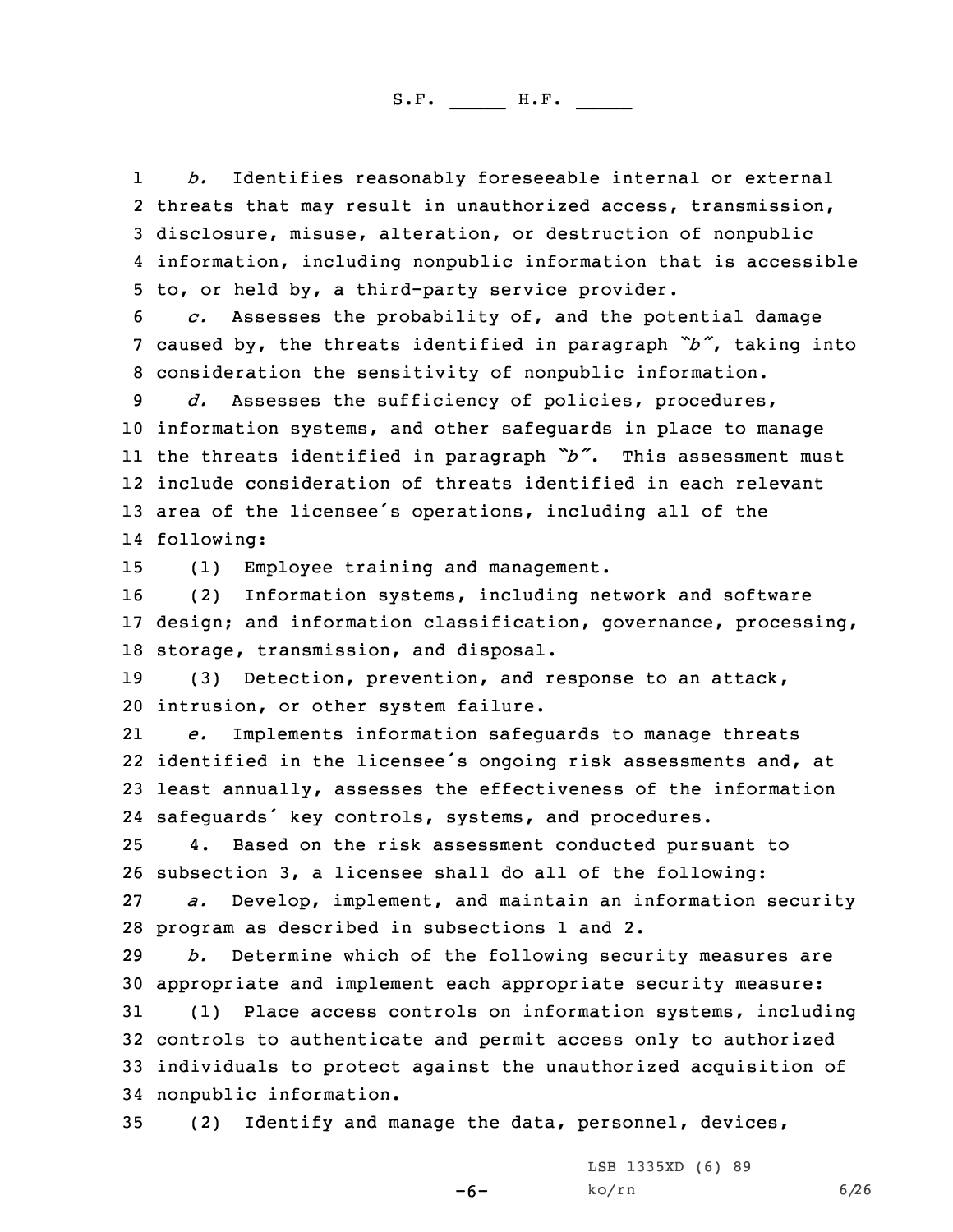systems, and facilities that enable the licensee to achieve its business purposes in accordance with the data, personnel, devices, systems, and facilities relative importance to the licensee's business objectives and risk strategy.

5 (3) Restrict access of nonpublic information stored in or at 6 physical locations to authorized individuals only.

 (4) Protect by encryption or other appropriate means, all nonpublic information while the nonpublic information is transmitted over an external network, and all nonpublic information that is stored on <sup>a</sup> laptop computer, <sup>a</sup> portable computing or storage device, or portable computing or storage 12 media.

 (5) Adopt secure development practices for in-house developed applications utilized by the licensee, and procedures for evaluating, assessing, and testing the security of externally developed applications utilized by the licensee.

17 (6) Modify information systems in accordance with the 18 licensee's information security program.

19 (7) Utilize effective controls, which may include 20 multi-factor authentication procedures for authorized 21 individuals accessing nonpublic information.

22 (8) Regularly test and monitor systems and procedures to 23 detect actual and attempted attacks on, or intrusions into, 24 information systems.

 (9) Include audit trails within the information security program designed to detect and respond to cybersecurity events, and designed to reconstruct material financial transactions sufficient to support the normal business operations and obligations of the licensee.

 (10) Implement measures to protect against the destruction, loss, or damage of nonpublic information due to environmental hazards, natural disasters, catastrophes, or technological failures.

34 (11) Develop, implement, and maintain procedures for the 35 secure disposal of nonpublic information that is contained in

-7-

LSB 1335XD (6) 89  $ko/rn$  7/26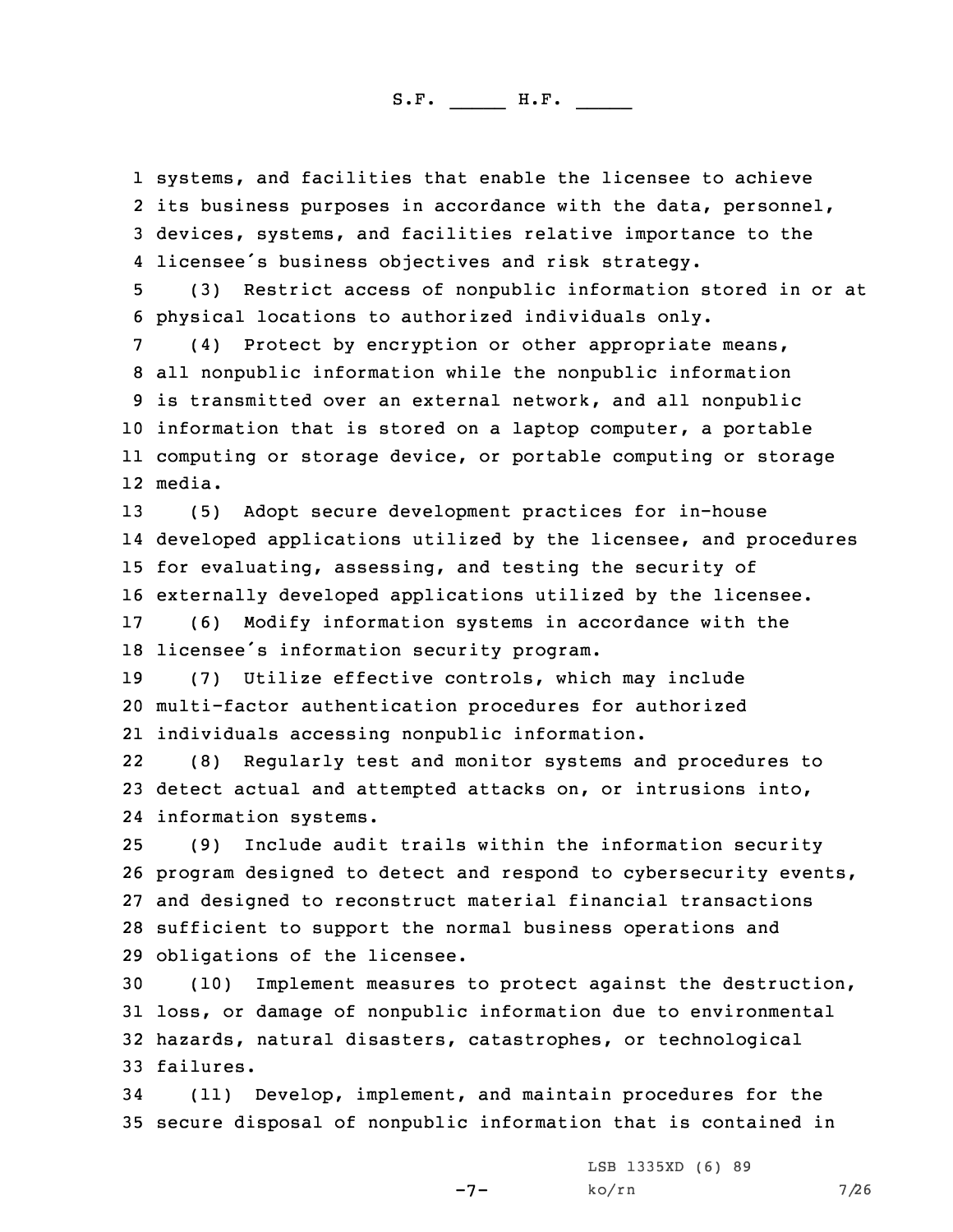1 any format.

2 *c.* Include cybersecurity risks in the licensee's 3 enterprise-wide risk management process.

4 *d.* Maintain knowledge and understanding of emerging threats 5 or vulnerabilities and utilize reasonable security measures, 6 relative to the character of the sharing and the type of 7 information being shared, when sharing information.

<sup>8</sup> *e.* Provide the licensee's personnel with cybersecurity 9 awareness training that is updated as necessary to reflect <sup>10</sup> risks identified by the licensee's risk assessment.

11 5. *a.* If <sup>a</sup> licensee has <sup>a</sup> board of directors, the board 12 or an appropriate committee of the board shall at <sup>a</sup> minimum <sup>13</sup> require the licensee's executive management or the executive 14 management's delegates to:

<sup>15</sup> (1) Develop, implement, and maintain the licensee's 16 information security program.

17 (2) Provide <sup>a</sup> written report to the board, at least 18 annually, that documents all of the following:

19 (a) The overall status of the licensee's information <sup>20</sup> security program and the licensee's compliance with this 21 chapter.

22 (b) Material matters related to the licensee's information security program including issues such as risk assessment; risk management and control decisions; third-party service provider arrangements; results of testing, cybersecurity events, or violations; management's response to cybersecurity events or violations; and recommendations for changes in the licensee's information security program.

 *b.* If <sup>a</sup> licensee's executive management delegates any of its responsibilities under this section the executive management shall oversee the delegate's development, implementation, and maintenance of the licensee's information security program, and shall require the delegate to submit an annual written report to executive management that contains the information required under paragraph *"a"*, subparagraph (2). If the licensee has <sup>a</sup>

 $-8-$ 

LSB 1335XD (6) 89 ko/rn 8/26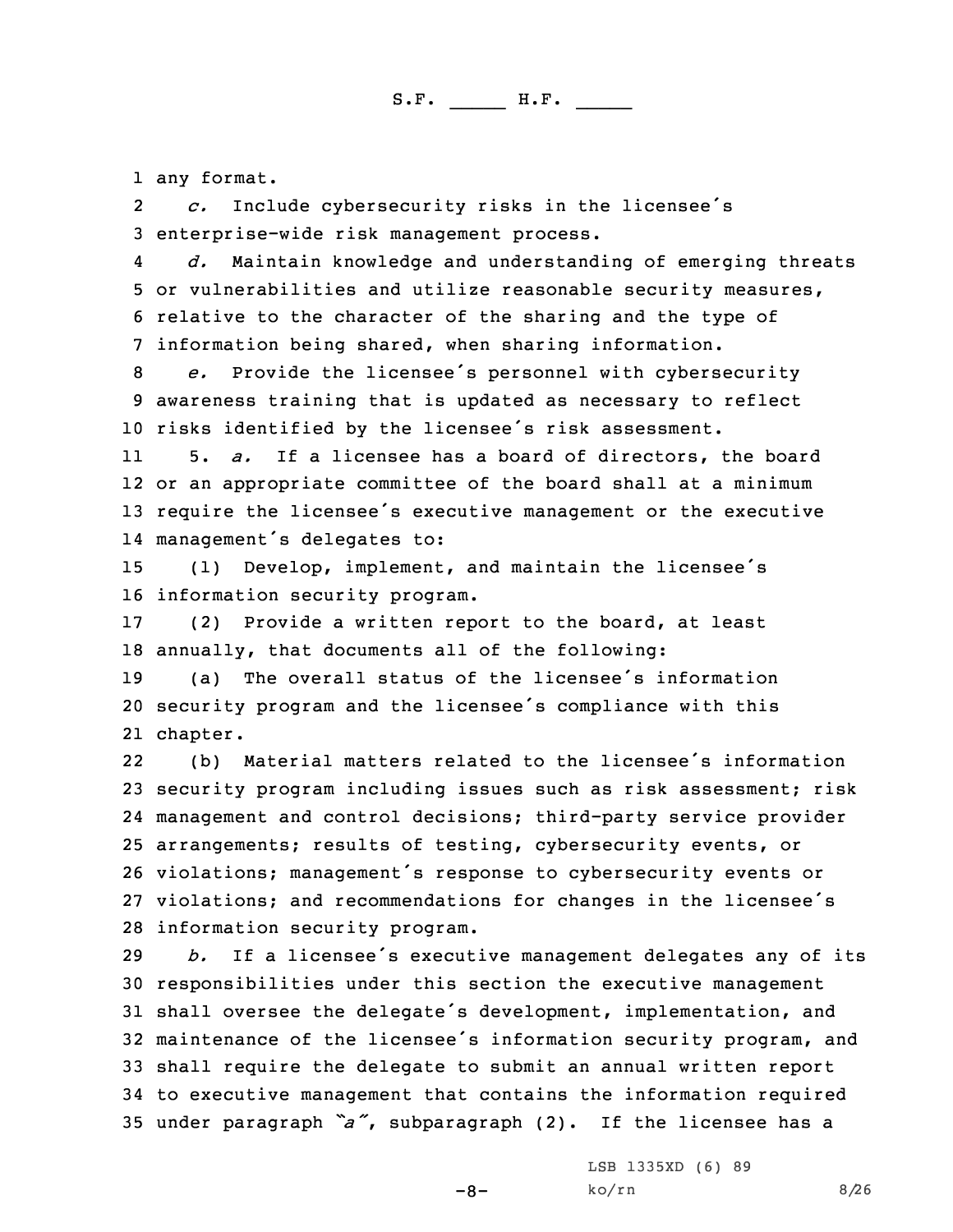1 board of directors, the executive management shall provide <sup>a</sup> 2 copy of the report to the board.

 6. <sup>A</sup> licensee shall monitor, evaluate, and adjust the licensee's information security program consistent with relevant changes in technology, the sensitivity of the licensee's nonpublic information, changes to the licensee's information systems, internal or external threats to the licensee's nonpublic information, and the licensee's changing business arrangements, including but not limited to mergers and acquisitions, alliances and joint ventures, and outsourcing arrangements.

12 7. As part of <sup>a</sup> licensee's information security program, <sup>a</sup> licensee shall establish <sup>a</sup> written incident response plan designed to promptly respond to, and recover from, <sup>a</sup> cybersecurity event that compromises the confidentiality, integrity, or availability of nonpublic information in the licensee's possession, the licensee's information systems, or the continuing functionality of any aspect of the licensee's operations. The written incident response plan must address all of the following:

21 *a.* The licensee's internal process for responding to <sup>a</sup> 22 cybersecurity event.

 *b.* The goals of the licensee's incident response plan. 24 *c.* The assignment of clear roles, responsibilities, and levels of decision-making authority for the licensee's personnel that participate in the incident response plan. *d.* External communications, internal communications, and

 information sharing related to <sup>a</sup> cybersecurity event. *e.* The identification of remediation requirements for weaknesses identified in information systems and associated controls.

32 *f.* Documentation and reporting regarding cybersecurity 33 events and related incident response activities.

34 *g.* The evaluation and revision of the incident response 35 plan, as appropriate, following <sup>a</sup> cybersecurity event.

 $-9-$ 

LSB 1335XD (6) 89 ko/rn 9/26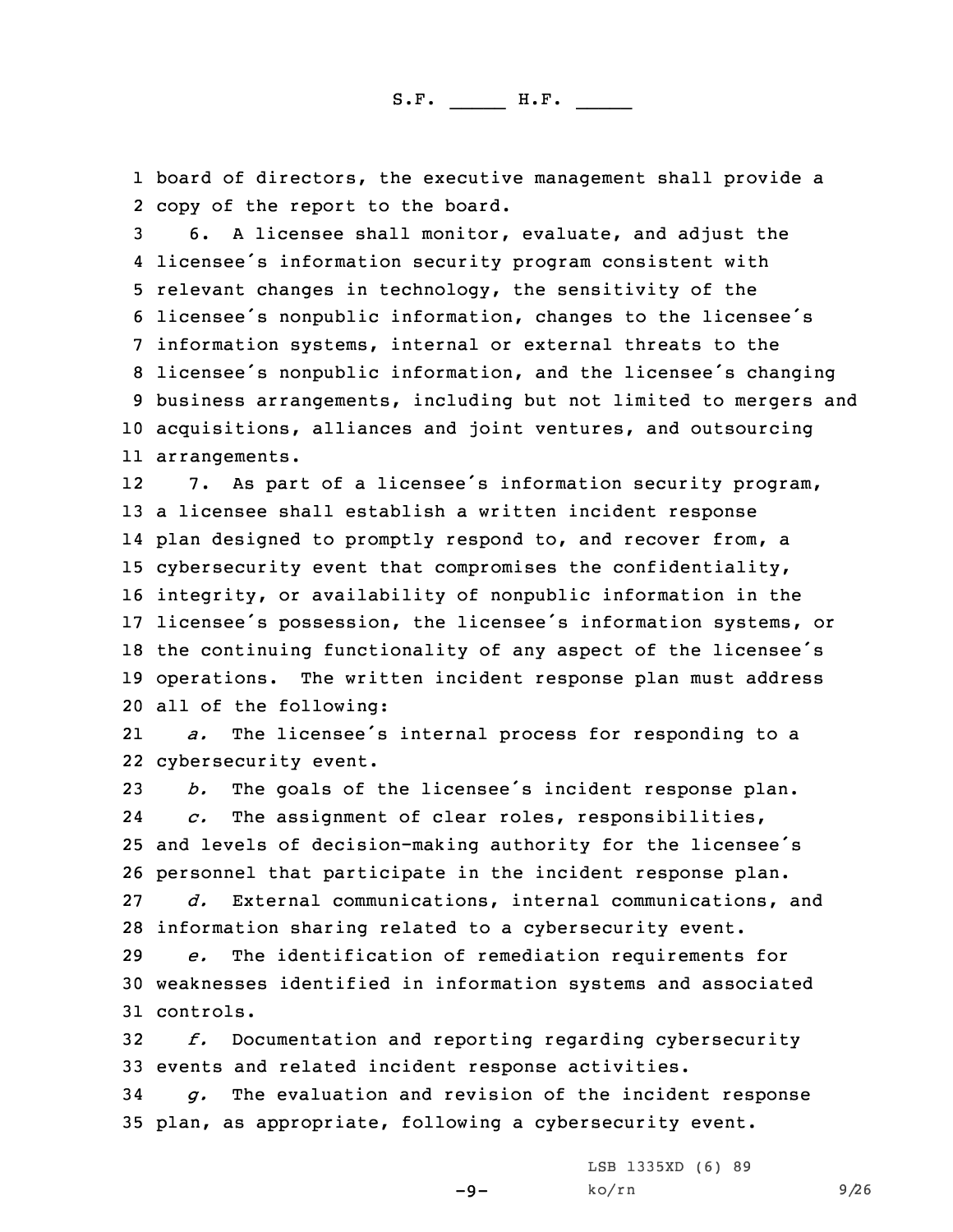1 8. An insurer domiciled in this state shall annually submit to the commissioner on or before April 15 <sup>a</sup> written certification that the insurer is in compliance with this section. Each insurer shall maintain all records, schedules, documentation, and data supporting the insurer's certification for five years. To the extent an insurer has identified an area, system, or process that requires material improvement, updating, or redesign, the insurer shall document the process used to identify the area, system, or process, and the remediation that has been implemented, or will be implemented, to address the area, system, or process. All records, schedules, documentation, and data described in this subsection 13 shall be made available for inspection by the commissioner, or the commissioner's representative, upon request of the commissioner.

16 9. Licensees shall comply with this section no later than 17 January 1, 2023.

18 Sec. 5. NEW SECTION. **507F.5 Third-party service provider** 19 **arrangements.**

 1. <sup>A</sup> licensee shall exercise due diligence in the selection of third-party service providers, conduct oversight of all third-party service provider arrangements, and require all third-party service providers to implement appropriate administrative, technical, and physical measures to protect and secure the information systems and nonpublic information that are accessible to, or held by, the licensee's third-party service providers.

28 2. Licensees shall comply with this section no later than 29 January 1, 2024.

30 Sec. 6. NEW SECTION. **507F.6 Cybersecurity event ——** 31 **investigation.**

 1. If <sup>a</sup> licensee discovers that <sup>a</sup> cybersecurity event has occurred, or that <sup>a</sup> cybersecurity event may have occurred, the licensee, or the outside vendor or third-party service provider the licensee has designated to act on behalf of the licensee,

-10-

LSB 1335XD (6) 89 ko/rn 10/26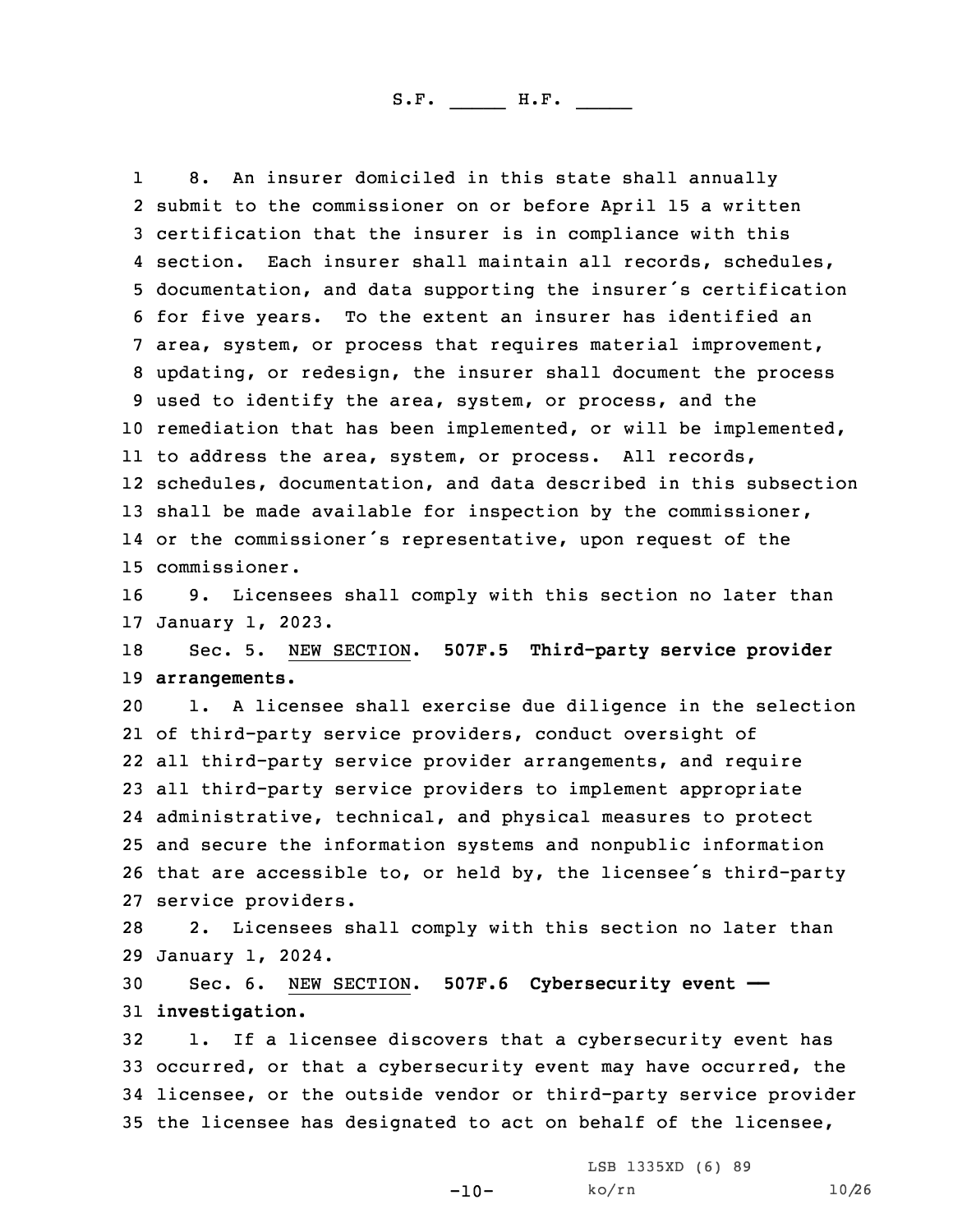1 shall conduct <sup>a</sup> prompt investigation of the event.

2 2. During the investigation, the licensee, outside vendor, 3 or third-party service provider the licensee has designated to 4 act on behalf of the licensee, shall, at <sup>a</sup> minimum, determine 5 as much of the following as possible:

6 *a.* Confirm that <sup>a</sup> cybersecurity event has occurred.

7 *b.* Assess the nature and scope of the cybersecurity event.

8 *c.* Identify all nonpublic information that may have been 9 compromised by the cybersecurity event.

 *d.* Perform or oversee reasonable measures to restore the security of any compromised information systems in order to prevent further unauthorized acquisition, release, or use of 13 nonpublic information that is in the licensee's possession, custody, or control.

 3. If <sup>a</sup> licensee learns that <sup>a</sup> cybersecurity event has occurred, or may have occurred, in an information system maintained by <sup>a</sup> third-party service provider of the licensee, the licensee shall complete an investigation in compliance with this section, or confirm and document that the third-party service provider has completed an investigation in compliance with this section.

22 4. A licensee shall maintain all records and documentation related to the licensee's investigation of <sup>a</sup> cybersecurity event for <sup>a</sup> minimum of five years from the date of the event, and shall produce the records and documentation upon demand of the commissioner.

27 Sec. 7. NEW SECTION. **507F.7 Cybersecurity event ——** 28 **notification and report to the commissioner.**

 1. <sup>A</sup> licensee shall notify the commissioner no later than three business days from the date of the licensee's confirmation of <sup>a</sup> cybersecurity event if any of the following conditions apply:

33 *a.* The licensee is an insurer who is domiciled in this 34 state, or is <sup>a</sup> producer whose home state is this state, and any 35 of the following apply:

-11-

LSB 1335XD (6) 89 ko/rn 11/26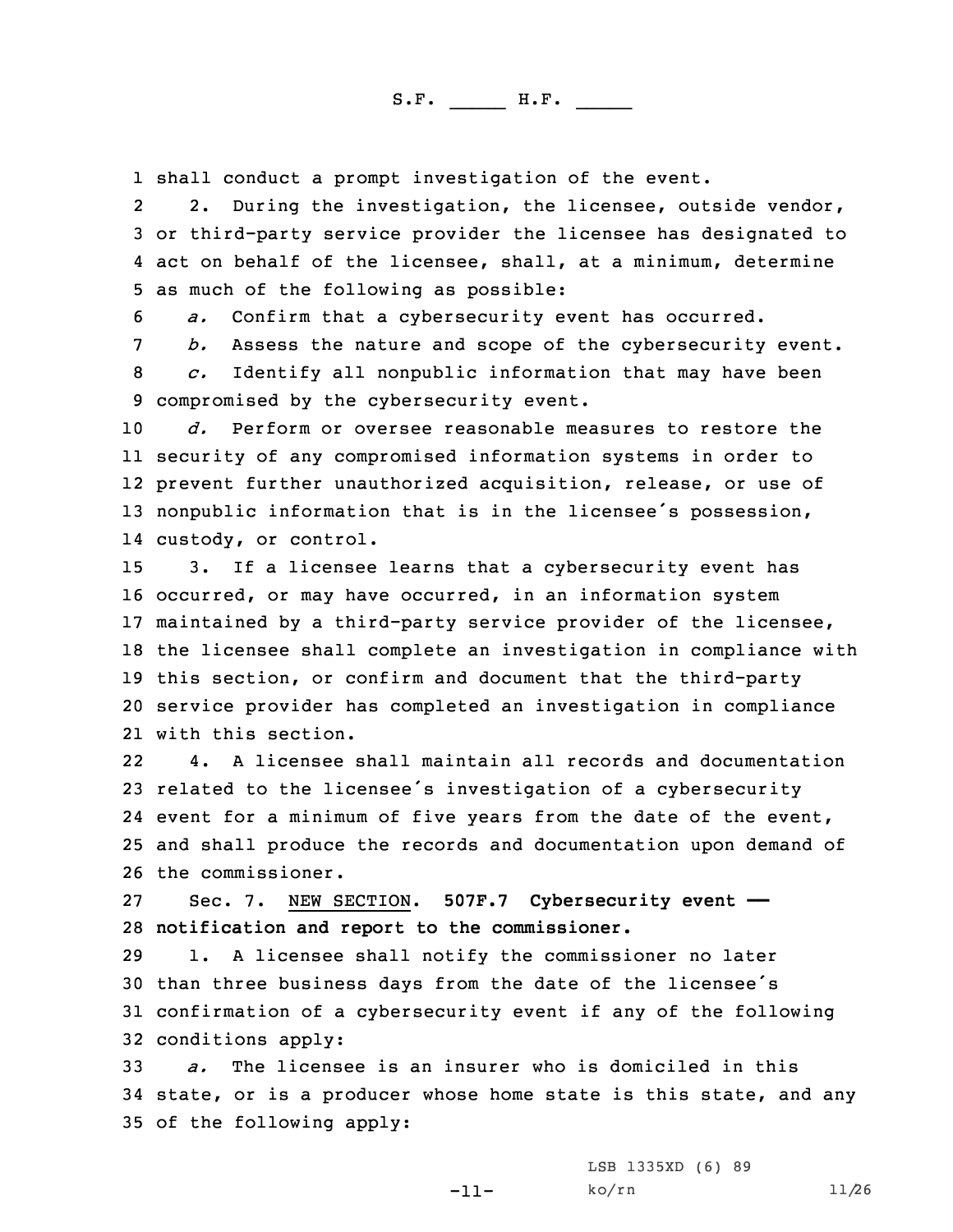1 (1) State or federal law requires that notice of the 2 cybersecurity event be given by the licensee to <sup>a</sup> government 3 body, self-regulatory agency, or other supervisory body.

4 (2) The cybersecurity event has <sup>a</sup> reasonable likelihood 5 of causing material harm to <sup>a</sup> material part of the normal 6 business, operations, or security of the licensee.

 *b.* The licensee reasonably believes that nonpublic information compromised by the cybersecurity event involves two hundred fifty or more consumers and either of the following 10 apply:

11 (1) State or federal law requires that notice of the cybersecurity event be given by the licensee to <sup>a</sup> government body, self-regulatory agency, or other supervisory body. 14 (2) The cybersecurity event has <sup>a</sup> reasonable likelihood of causing material harm to <sup>a</sup> consumer, or to <sup>a</sup> material part of the normal business, operations, or security of the licensee. 2. <sup>A</sup> licensee's notification to the commissioner pursuant to subsection 1 shall provide, in the form and manner prescribed by the commissioner by rule, as much of the following information as is available to the licensee at the time of the notification:

22*a.* The date and time of the cybersecurity event.

 *b.* <sup>A</sup> description of how nonpublic information was exposed, lost, stolen, or breached, including the specific roles and responsibilities of the licensee's third-party service providers, if any.

27 *c.* How the licensee discovered or became aware of the 28 cybersecurity event.

29 *d.* If any lost, stolen, or breached nonpublic information 30 has been recovered and if so, how the recovery occurred.

 *e.* The identity of the source of the cybersecurity event. *f.* The identity of any regulatory, governmental, or law enforcement agencies the licensee has notified, and the date and time of each notification.

-12-

35 *g.* <sup>A</sup> description of the specific types of nonpublic

LSB 1335XD (6) 89 ko/rn 12/26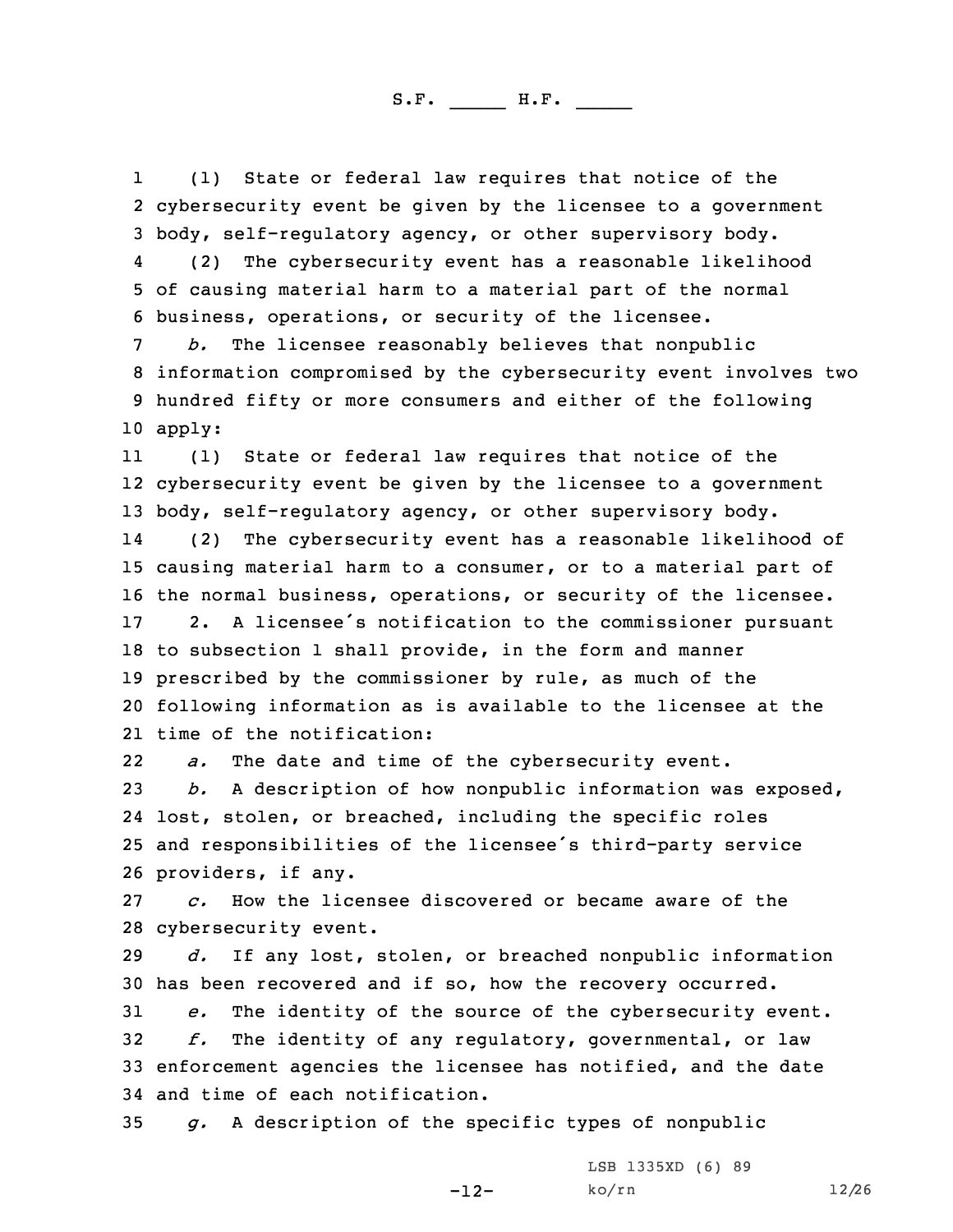1 information that were lost, stolen, or breached.

2 *h.* The total number of consumers affected by the cybersecurity event. The licensee shall provide the best estimate of affected consumers in the licensee's initial report to the commissioner and shall update the estimate in each subsequent report to the commissioner under subsection 3.

 *i.* The results of any internal review conducted by the licensee that identified <sup>a</sup> lapse in the licensee's automated controls or internal procedures, or that confirmed the licensee's compliance with all automated controls or internal procedures.

12 *j.* <sup>A</sup> description of the licensee's efforts to remediate the 13 circumstances that allowed the cybersecurity event.

14*k.* <sup>A</sup> copy of the licensee's privacy policy.

15 *l.* <sup>A</sup> statement outlining the steps the licensee is taking 16 to identify and notify consumers affected by the cybersecurity 17 event.

18 *m.* The contact information for the individual authorized 19 to act on behalf of the licensee and who is also knowledgeable 20 regarding the cybersecurity event.

21 3. <sup>A</sup> licensee shall have <sup>a</sup> continuing obligation to update 22 and supplement the licensee's initial notification to the 23 commissioner as material changes to information previously 24 provided to the commissioner occur.

25 Sec. 8. NEW SECTION. **507F.8 Cybersecurity event ——** 26 **notification to consumers.**

 1. In the event of <sup>a</sup> cybersecurity event involving nonpublic information, consumer notification shall be made by the licensee in the most expeditious manner possible and without unreasonable delay consistent with the legitimate needs of law enforcement as provided in subsection 2, and consistent with any measures necessary for the licensee to identify contact information for the affected consumers, determine the scope of the cybersecurity event, and to restore the integrity, security, and confidentiality of the licensee's information

-13-

LSB 1335XD (6) 89 ko/rn 13/26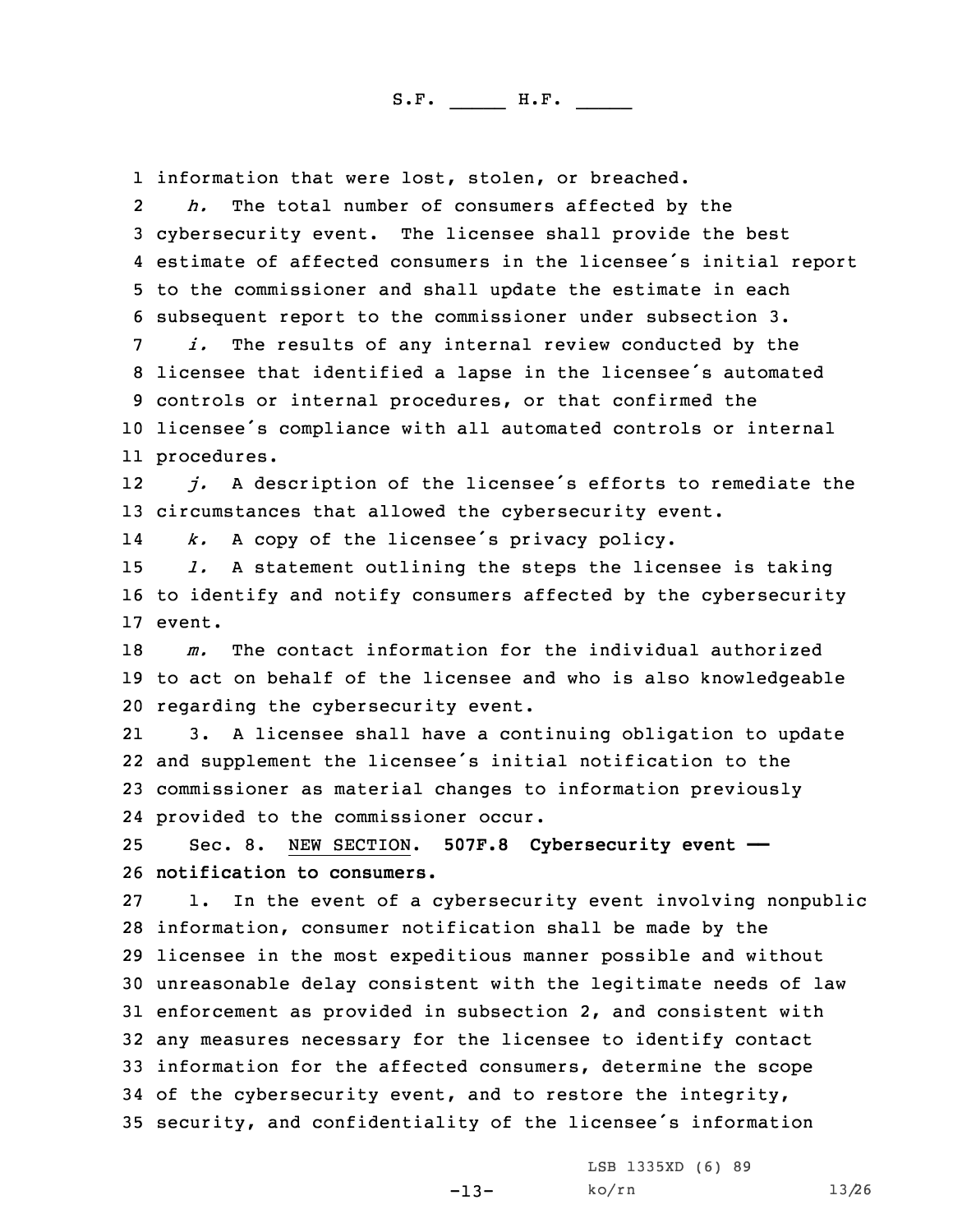1 system.

2 2. The consumer notification requirements under this section may be delayed if <sup>a</sup> law enforcement agency determines that consumer notification may impede <sup>a</sup> criminal investigation and the agency has made <sup>a</sup> written request to the licensee to delay the notification. The consumer notification required by this section shall be made after the law enforcement agency determines that the notification will not compromise the investigation and provides written notice to the licensee that consumer notification can proceed.

11 3. *a.* For purposes of this section, notification to an 12 affected consumer shall be provided by one of the following 13 methods:

14 (1) Written notice to the consumer's last known address that 15 the licensee has in the licensee's records.

 (2) If the licensee's customary method of communication with an affected consumer is by electronic means, or is consistent with the applicable provisions regarding electronic records and signatures set forth in chapter 554D and the federal Electronic Signatures in Global and National Commerce Act, 15 U.S.C. §7001, the notice may be delivered by electronic 22 means.

 *b.* If <sup>a</sup> licensee demonstrates to the satisfaction of the commissioner that the cost of providing notice to affected consumers will exceed two hundred fifty thousand dollars, or that the class of affected consumers exceeds three hundred fifty thousand persons, or that the licensee does not have sufficient contact information for an affected consumer to provide notice, substitute notice may be used and must consist of the following:

31 (1) Notice shall be delivered by electronic means if 32 the licensee has an electronic mail address for an affected 33 consumer in the licensee's records.

34 (2) Conspicuous posting of the notice, or <sup>a</sup> link to the 35 notice, on the internet site of the licensee if the licensee

-14-

LSB 1335XD (6) 89 ko/rn 14/26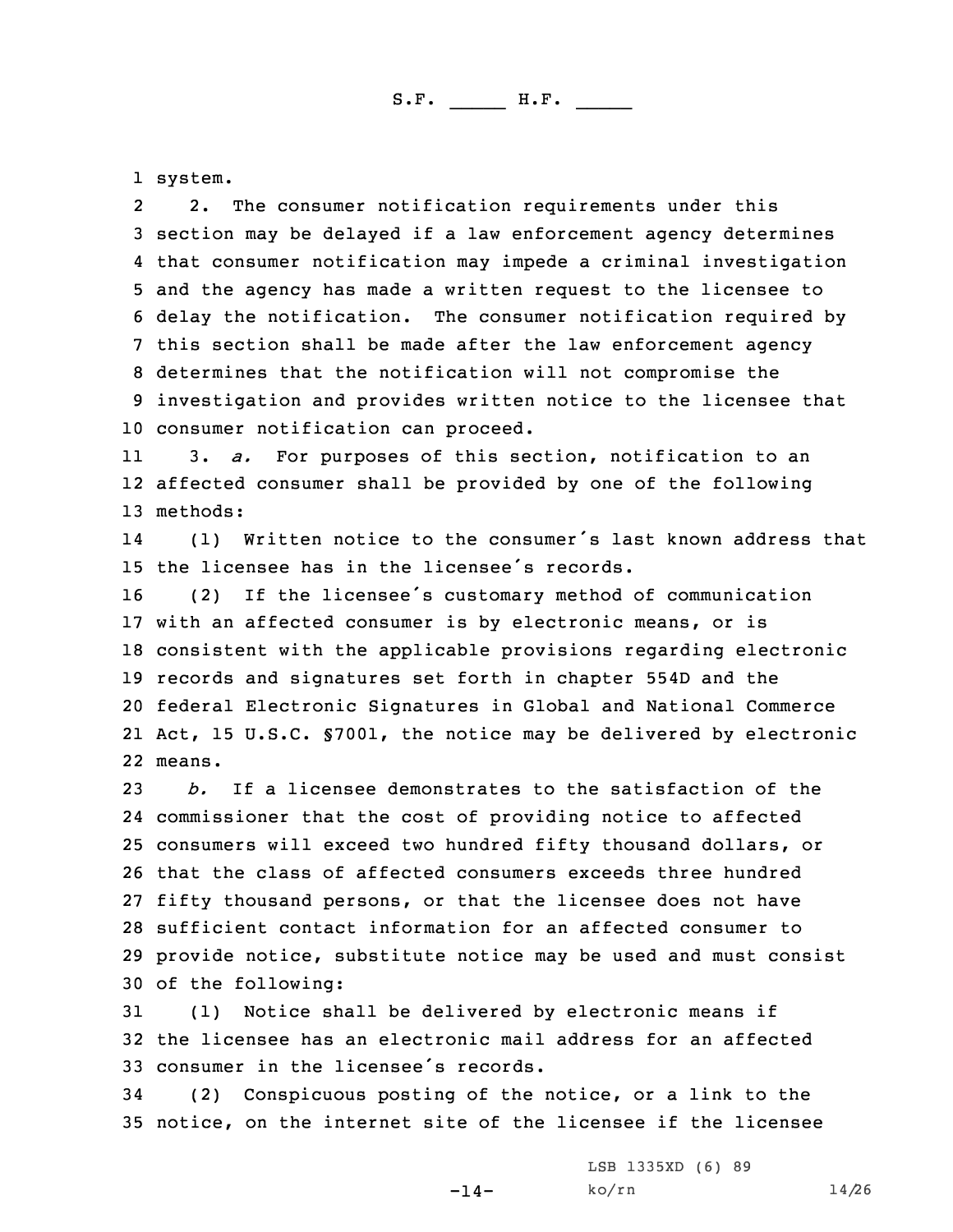1 maintains an internet site.

2 (3) Notification via major statewide media and local media 3 in all counties in which an affected consumer resides.

4 *c.* If <sup>a</sup> licensee is required to provide notice of <sup>a</sup> cybersecurity event to the commissioner pursuant to section 507F.7, subsection 1, the licensee shall submit to the commissioner <sup>a</sup> copy of all consumer notices provided by the licensee to affected consumers under this section.

9 4. Consumer notice pursuant to this section shall include, 10 at <sup>a</sup> minimum, all of the following:

11*a.* <sup>A</sup> description of the cybersecurity event.

12 *b.* The approximate date and time of the cybersecurity event. 13 *c.* The type of nonpublic information involved in the 14 cybersecurity event.

15 *d.* The current telephone number, internet site, and mailing 16 address of the three largest nationwide consumer reporting 17 agencies.

18 *e.* Advice to the consumer to report suspected incidents of 19 identity theft related to the cybersecurity event to local law 20 enforcement or the attorney general.

21 5. Notwithstanding subsection 1, notification is not required if after an investigation pursuant to section 507F.6, or after consultation with appropriate federal, state, or local law enforcement agencies, <sup>a</sup> licensee determines that there is no reasonable likelihood of financial harm to consumers whose nonpublic information is affected by <sup>a</sup> cybersecurity event. Such determination must be documented by the licensee in writing, maintained for <sup>a</sup> minimum of five years from the date of the determination, and made available to the commissioner for inspection upon request of the commissioner.

 6. <sup>A</sup> licensee that was subject to <sup>a</sup> cybersecurity event requiring notification to more than five hundred consumers pursuant to this section shall give written notice of the event to the director of the consumer protection division of the office of the attorney general within five business days of

-15-

LSB 1335XD (6) 89 ko/rn 15/26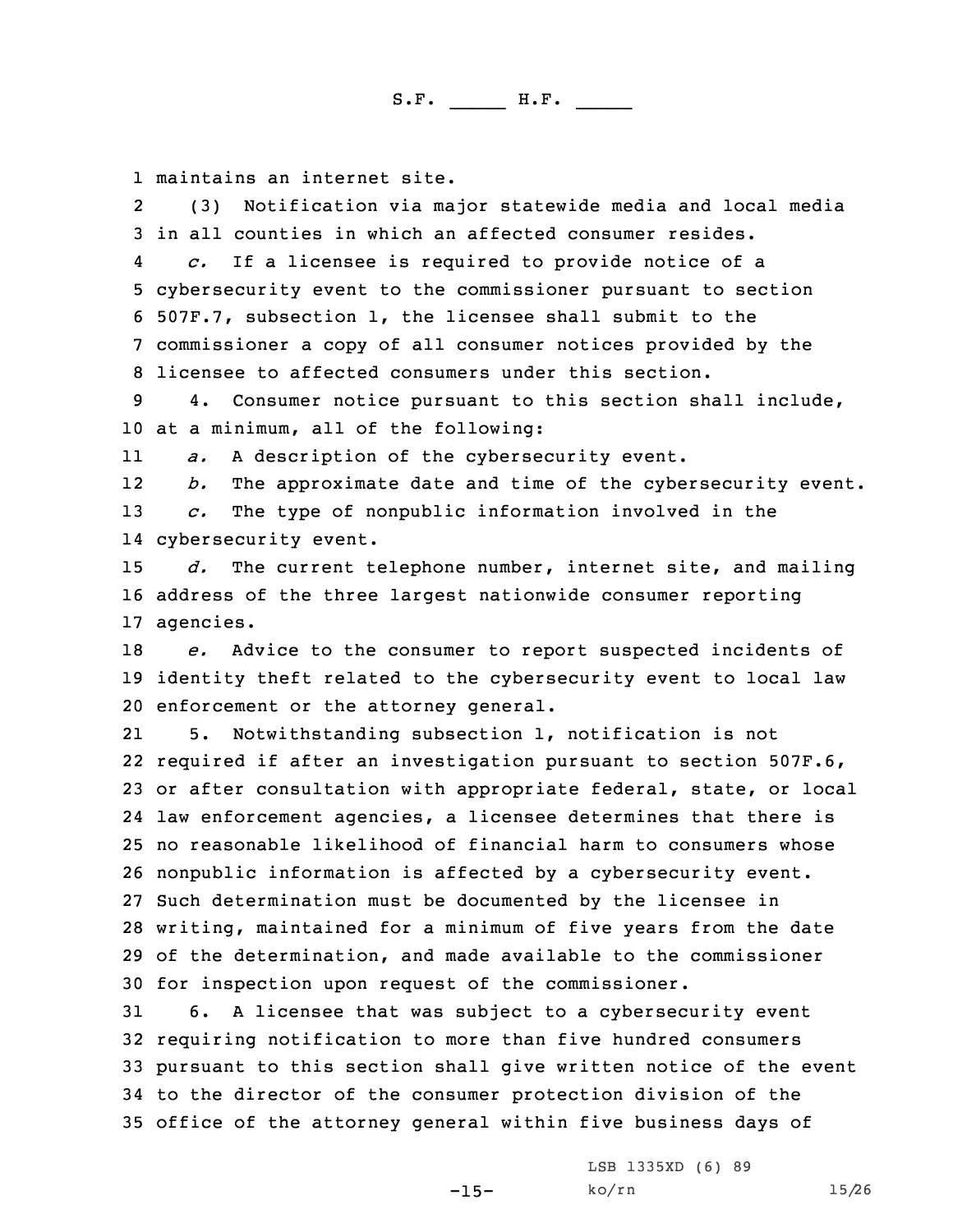1 the date the first notice is provided to an affected consumer 2 pursuant to this section.

3 Sec. 9. NEW SECTION. **507F.9 Cybersecurity event ——** 4 **third-party service providers.**

 1. If <sup>a</sup> licensee becomes aware of <sup>a</sup> cybersecurity event in an information system maintained by <sup>a</sup> third-party service provider of the licensee, the licensee shall comply with section 507F.7, or the licensee may obtain <sup>a</sup> written certification from the third-party service provider that the provider is in compliance with section 507F.7. If the third-party provider fails to provide written certification to the licensee, the licensee shall comply with section 507F.7. The computation of the licensee's deadlines pursuant to section 507F.7 shall begin on the business day after the date on which the licensee's third-party service provider notifies the licensee of <sup>a</sup> cybersecurity event, or the date on which the licensee has actual knowledge of the cybersecurity event, whichever date is earlier.

 2. This section shall not be construed to prohibit or abrogate an agreement between <sup>a</sup> licensee and another licensee, <sup>a</sup> third-party service provider, or any other party for the other licensee, third-party service provider, or other party to execute the requirements under section 507F.6 or section 507F.7 on behalf of the licensee.

25 Sec. 10. NEW SECTION. **507F.10 Cybersecurity event** 26 **reinsurers.**

 1. If <sup>a</sup> cybersecurity event involves nonpublic information used by, or that is in the possession, custody, or control of, <sup>a</sup> licensee that is acting as an assuming insurer and that does not have <sup>a</sup> direct contractual relationship with consumers affected by the cybersecurity event, the assuming insurer shall notify each of the assuming insurer's affected ceding insurers and the commissioner of the assuming insurer's state of domicile within three business days of determining that <sup>a</sup> cybersecurity event has occurred. <sup>A</sup> ceding insurer that has

-16-

LSB 1335XD (6) 89 ko/rn 16/26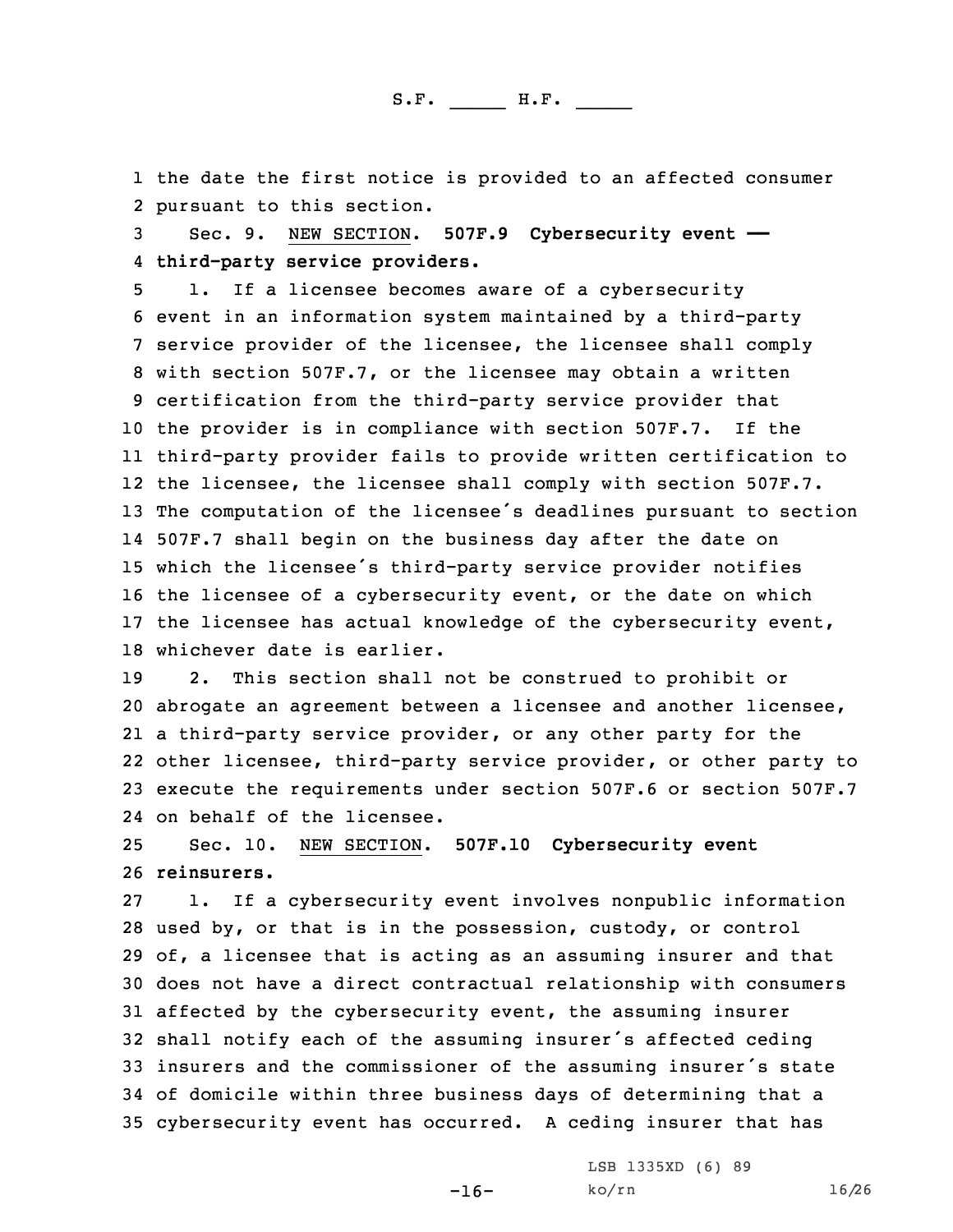<sup>a</sup> direct contractual relationship with <sup>a</sup> consumer affected by the cybersecurity event shall comply with section 507F.8 and the applicable provisions of section 715C.2, and all other applicable notification requirements pursuant to federal or state law.

 2. If <sup>a</sup> cybersecurity event involves nonpublic information that is in the possession, custody, or control of <sup>a</sup> third-party service provider of <sup>a</sup> licensee that is acting as an assuming insurer, the assuming insurer shall notify each of the assuming insurer's affected ceding insurers and the commissioner of the assuming insurer's state of domicile within three business days of the date the assuming insurer receives notice from the assuming insurer's third-party service provider that <sup>a</sup> cybersecurity event involving nonpublic information has occurred. <sup>A</sup> ceding insurer that has <sup>a</sup> direct contractual relationship with <sup>a</sup> consumer affected by the cybersecurity event shall comply with section 507F.8 and the applicable provisions of section 715C.2, and all other applicable notification requirements pursuant to federal or state law. 3. Notwithstanding any law to the contrary, <sup>a</sup> licensee acting as an assuming insurer shall have no other notice obligations related to <sup>a</sup> cybersecurity event or other data breach than the notice requirements pursuant to subsections 1 24 and 2.

25 Sec. 11. NEW SECTION. **507F.11 Cybersecurity event ——** 26 **producers of record.**

 If <sup>a</sup> cybersecurity event involves nonpublic information that is in the possession, custody, or control of <sup>a</sup> licensee that is an insurer, or in the possession, custody, or control of the insurer's third-party service provider, and for which <sup>a</sup> consumer accessed the insurer's services through an independent insurance producer, the insurer shall notify the insurance producer of record of each consumer affected by the cybersecurity event no later than the date on which notice is provided to affected consumers pursuant to section 507F.7. An

-17-

LSB 1335XD (6) 89 ko/rn 17/26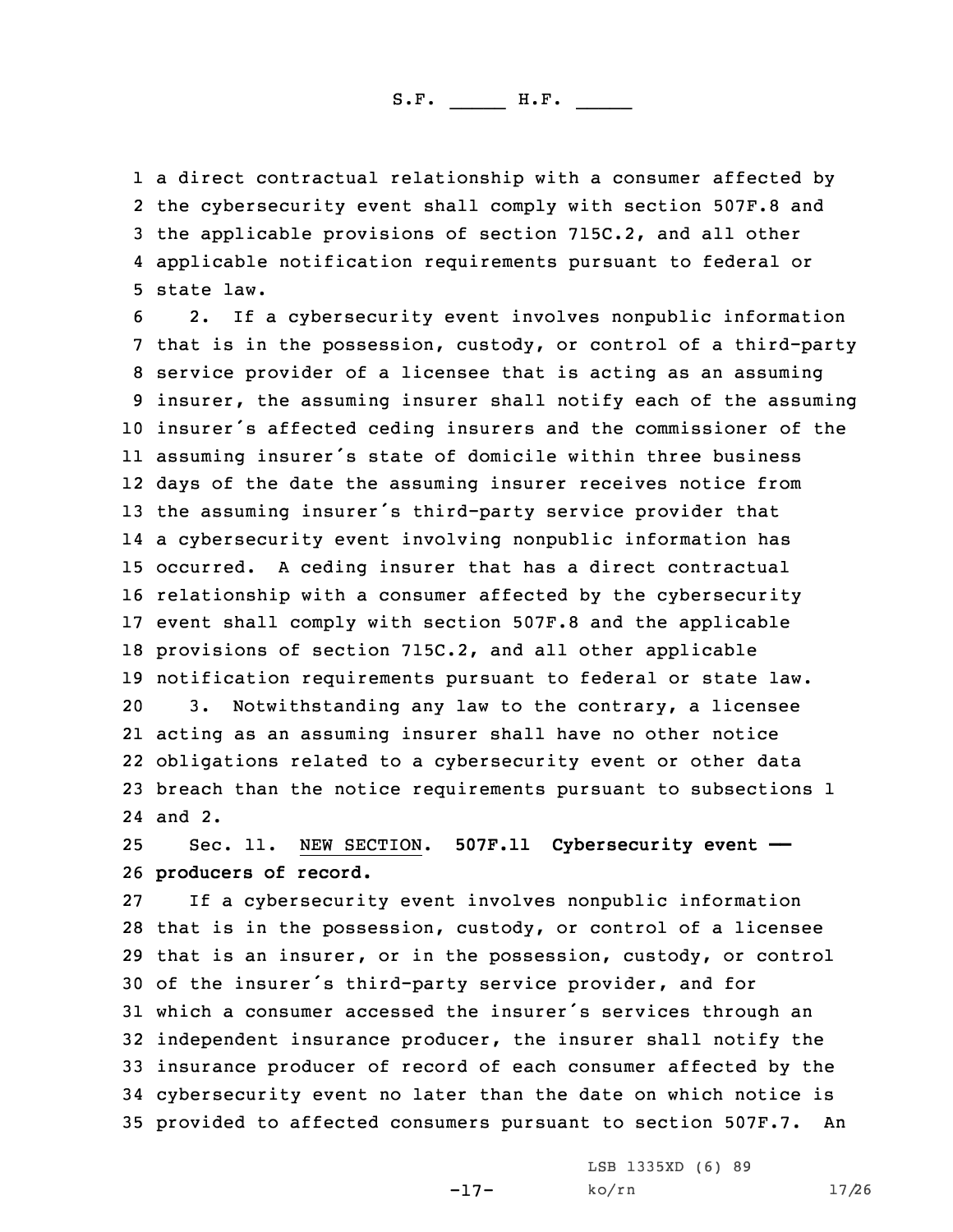insurer shall not be required to notify an insurance producer that is not authorized by law or contract to sell, solicit, or negotiate on behalf of the insurer, or in <sup>a</sup> circumstance in which the insurer does not have current contact information for the producer of record for <sup>a</sup> specific affected consumer.

6 Sec. 12. NEW SECTION. **507F.12 Confidentiality.**

 1. Documents, materials, and other information in the control or possession of the commissioner that are furnished by <sup>a</sup> licensee, or by an employee or agent of the licensee acting on behalf of the licensee, or that are obtained by the commissioner in an investigation or examination, shall be confidential by law and privileged, shall not constitute <sup>a</sup> public record under chapter 22, shall not be subject to subpoena or discovery, and shall not be admissible as evidence in <sup>a</sup> private civil action. The commissioner, however, shall be authorized to use the documents, materials, and other information in the furtherance of <sup>a</sup> regulatory or legal action brought as part of the commissioner's official duties. The commissioner shall not otherwise make the documents, materials, and other information public without the prior written consent of the licensee.

22 2. The commissioner, or an individual who receives documents, materials, or other information under the authority of the commissioner, shall not be permitted or required to testify in <sup>a</sup> private civil action concerning any documents, materials, or other information subject to subsection 1. 3. In order to assist in the performance of the commissioner's duties under this chapter, the commissioner may: *a.* Share documents, materials, and other information, including documents, materials, and other information subject to subsection 1, with state, federal, and international regulatory agencies; the national association of insurance commissioners, its affiliates and subsidiaries; and with state, federal, and international law enforcement authorities, provided that the recipient certifies in writing that the

-18-

LSB 1335XD (6) 89 ko/rn 18/26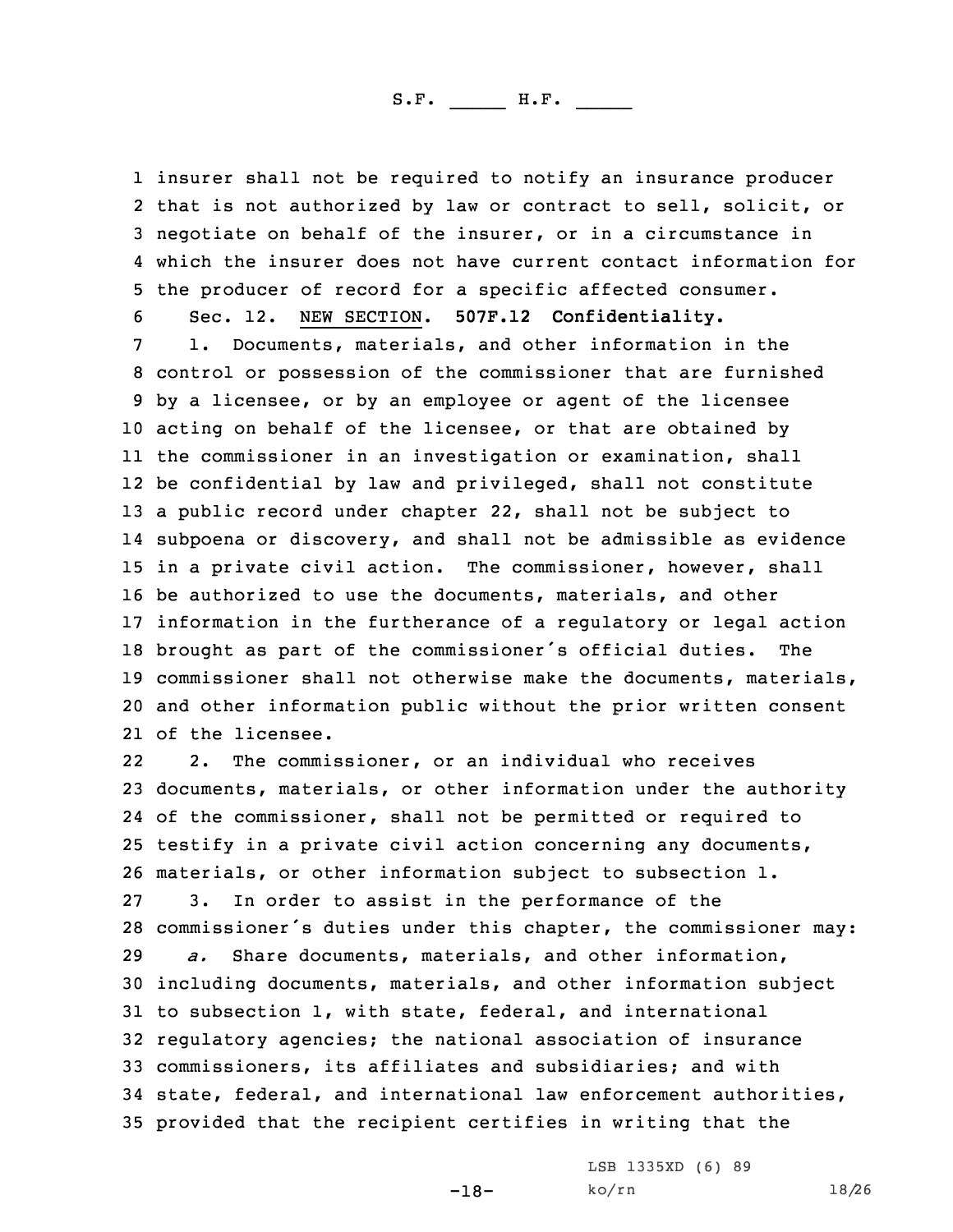1 recipient will maintain the confidentiality or privileged 2 status of any documents, materials, or other information to 3 which confidentiality or privileged status applies.

4 *b.* Receive documents, materials, and other information, including confidential and privileged documents, materials, and other information from the national association of insurance commissioners, its affiliates and subsidiaries; and regulatory and law enforcement officials of foreign and domestic jurisdictions. The commissioner shall maintain as confidential or privileged any document, material, or other information received by the commissioner that is confidential or privileged, or that is received with notice or the understanding that it is confidential or privileged, under the laws of the jurisdiction that is the source of the document, material, or other information.

 *c.* Share documents, materials, or other information subject to subsection 1 with <sup>a</sup> third-party consultant or vendor provided that the third-party consultant or vendor certifies in writing that the consultant or vendor will maintain the confidentiality and privileged status of the document, material, or other information.

22 *d.* Enter into an agreement governing the sharing and use of 23 documents, materials, or other information that is consistent 24 with this subsection.

 4. No waiver of an applicable privilege or claim of confidentiality in <sup>a</sup> document, material, or other information shall occur as <sup>a</sup> result of disclosure of the document, material, or other information to the commissioner under this chapter, or as <sup>a</sup> result of the sharing of the document, material, or other information as authorized under this 31 section.

 5. This chapter shall not prohibit the commissioner from releasing final, adjudicated actions that are open to public inspection pursuant to chapter 22, to <sup>a</sup> database or other clearinghouse service maintained by the national association of

-19-

LSB 1335XD (6) 89 ko/rn 19/26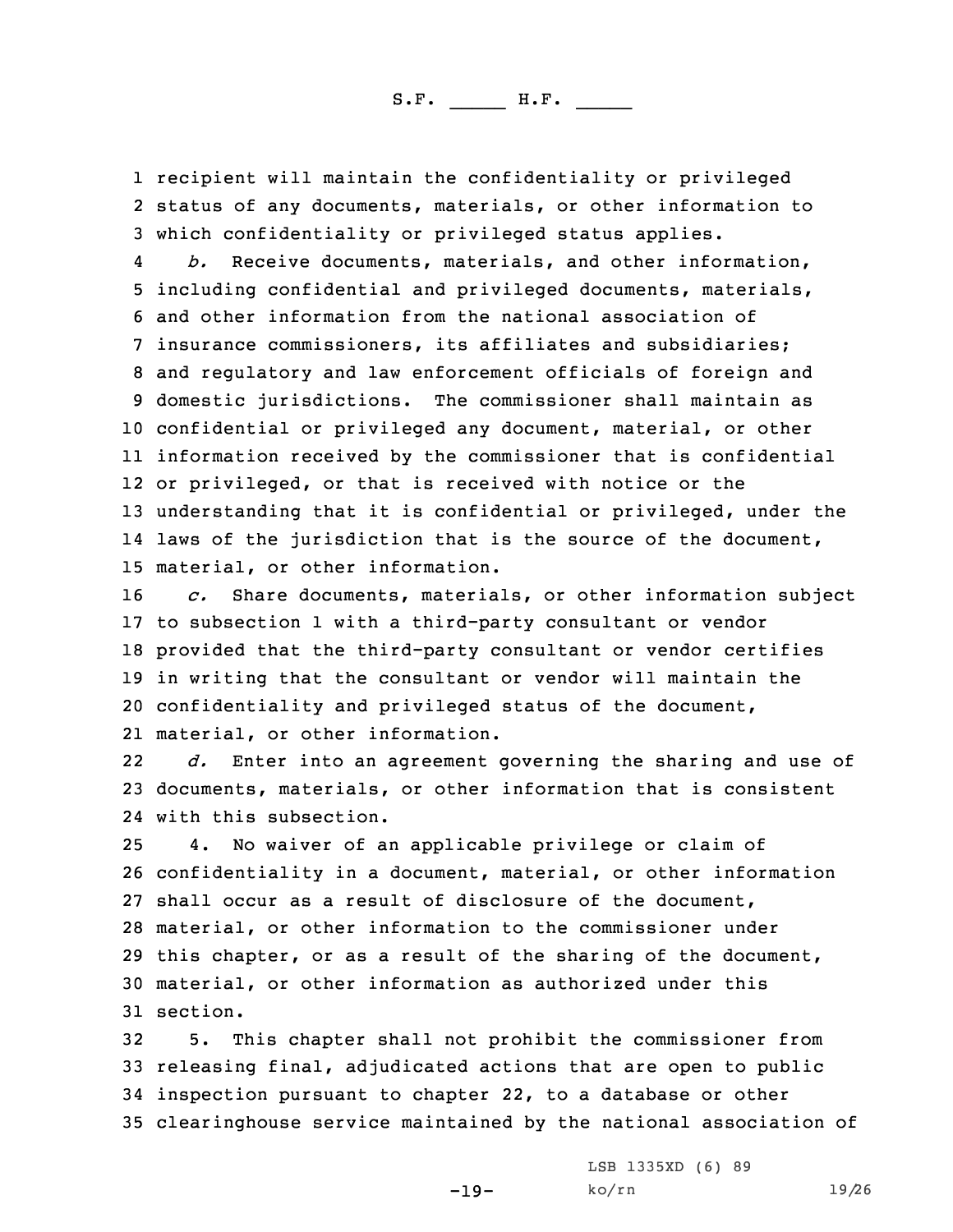insurance commissioners, or its affiliates and subsidiaries. 2 6. Documents, materials, and other information received by the commissioner under this chapter and shared pursuant to subsection 3, shall be confidential by law and privileged, shall not constitute <sup>a</sup> public record under chapter 22, shall not be subject to subpoena or discovery, and shall not be admissible as evidence in <sup>a</sup> private civil action.

 7. Ownership of documents, materials, and other information shared under this chapter with the national association of insurance commissioners, its affiliates and subsidiaries, or <sup>a</sup> third-party consultant or vendor, remains with the commissioner, and use of the documents, materials, and other information by the national association of insurance commissioners, its affiliates and subsidiaries, or <sup>a</sup> third-party consultant or vendor is subject to the direction of the commissioner.

 Sec. 13. NEW SECTION. **507F.13 Applicability.** 18 1. This chapter shall not apply to a licensee that is subject to, and in compliance with, the Health Insurance Portability and Accountability Act. The licensee shall annually submit to the commissioner <sup>a</sup> written certification of the licensee's compliance with HIPAA.

23 2. <sup>A</sup> licensee shall have one hundred eighty days from the 24 date the licensee no longer qualifies for exemption under 25 subsection 1 to comply with this chapter.

26 Sec. 14. NEW SECTION. **507F.14 Penalties.**

27 <sup>A</sup> licensee that violates this chapter shall be subject to 28 penalties pursuant to section 505.7A and chapter 507B.

29 Sec. 15. NEW SECTION. **507F.15 Rules and enforcement.** 30 1. The commissioner may adopt rules pursuant to chapter 17A 31 as necessary to administer this chapter.

32 2. The commissioner may take any enforcement action under <sup>33</sup> the commissioner's authority to enforce compliance with this 34 chapter.

-20-

35 Sec. 16. NEW SECTION. **507F.16 Severability.**

LSB 1335XD (6) 89 ko/rn 20/26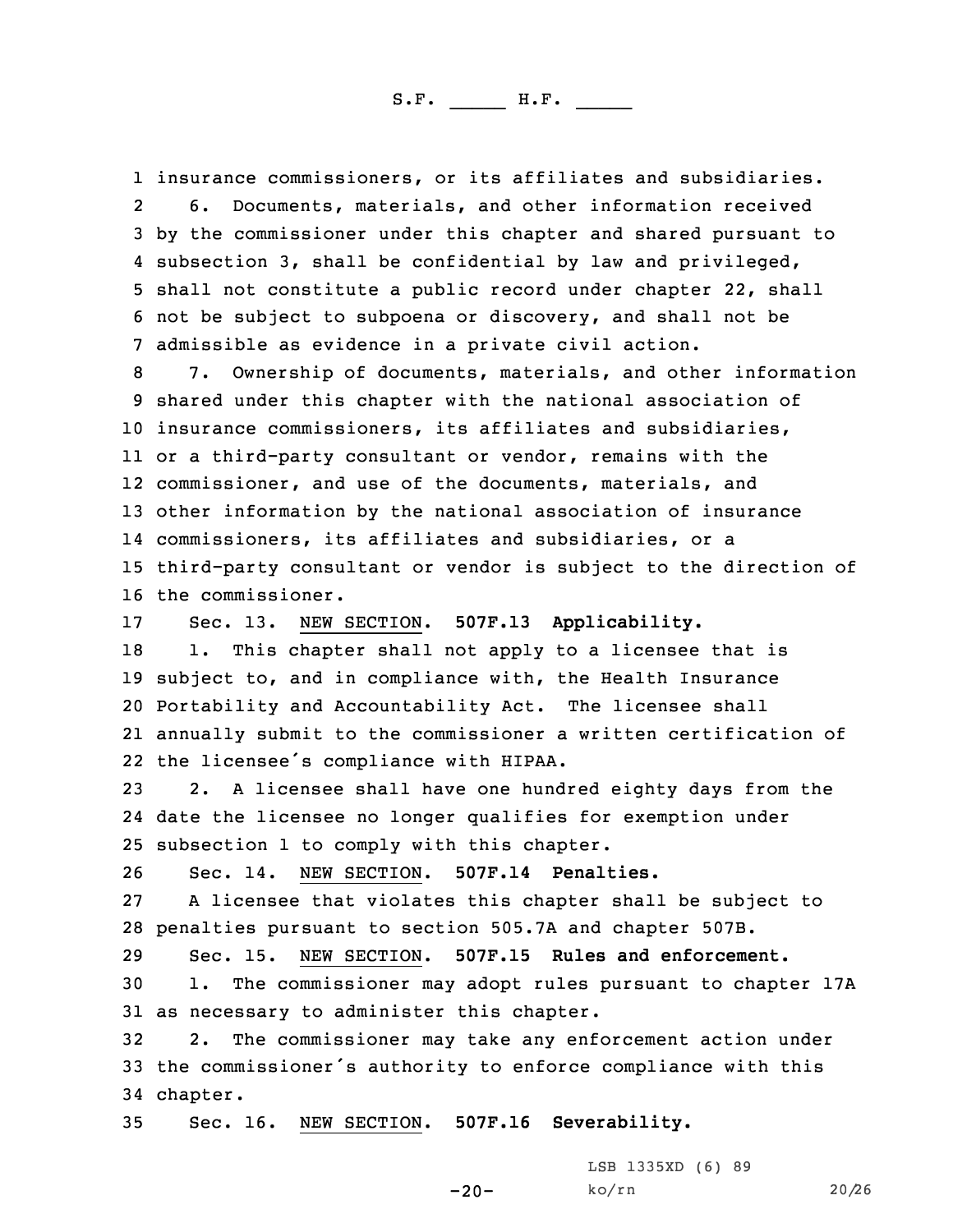1 If any provision of this chapter or its application to any person or circumstance is held invalid, the invalidity shall not affect other provisions or applications of this chapter which can be given effect without the invalid provision or application, and to this end the provisions of this chapter are severable.

7 Sec. 17. NEW SECTION. **507F.17 Effective date.** 8 This chapter takes effect January 1, 2022. 9 EXPLANATION

10 **The inclusion of this explanation does not constitute agreement with** 11**the explanation's substance by the members of the general assembly.**

12 This bill relates to the exclusive state standards for data security, and investigations and notifications of cybersecurity events, for certain licensees under the jurisdiction of the commissioner of insurance. The bill is based on the national association of insurance commissioners' (NAIC) insurance data security model law.

 "Licensee" is defined in the bill as <sup>a</sup> person licensed, authorized to operate, or registered, or required to be licensed, authorized to operate, or registered pursuant to the insurance laws of this state. "Licensee" does not include <sup>a</sup> purchasing group or <sup>a</sup> risk retention group chartered and licensed in <sup>a</sup> state other than this state, or <sup>a</sup> person acting as an assuming insurer that is domiciled in another state or jurisdiction. The bill does not create or imply <sup>a</sup> private cause of action for <sup>a</sup> violation of its provisions, and does not curtail <sup>a</sup> private cause of action that would otherwise exist in the absence of the bill.

 The bill requires licensees to develop, implement, and maintain <sup>a</sup> comprehensive written information security program (program) based on the licensee's risk assessment (assessment) conducted pursuant to the bill. Licensees must comply with the program requirements no later than January 1, 2023. The program must safeguard the licensee's nonpublic information and information system. "Information system" is defined in

> LSB 1335XD (6) 89 ko/rn 21/26

 $-21-$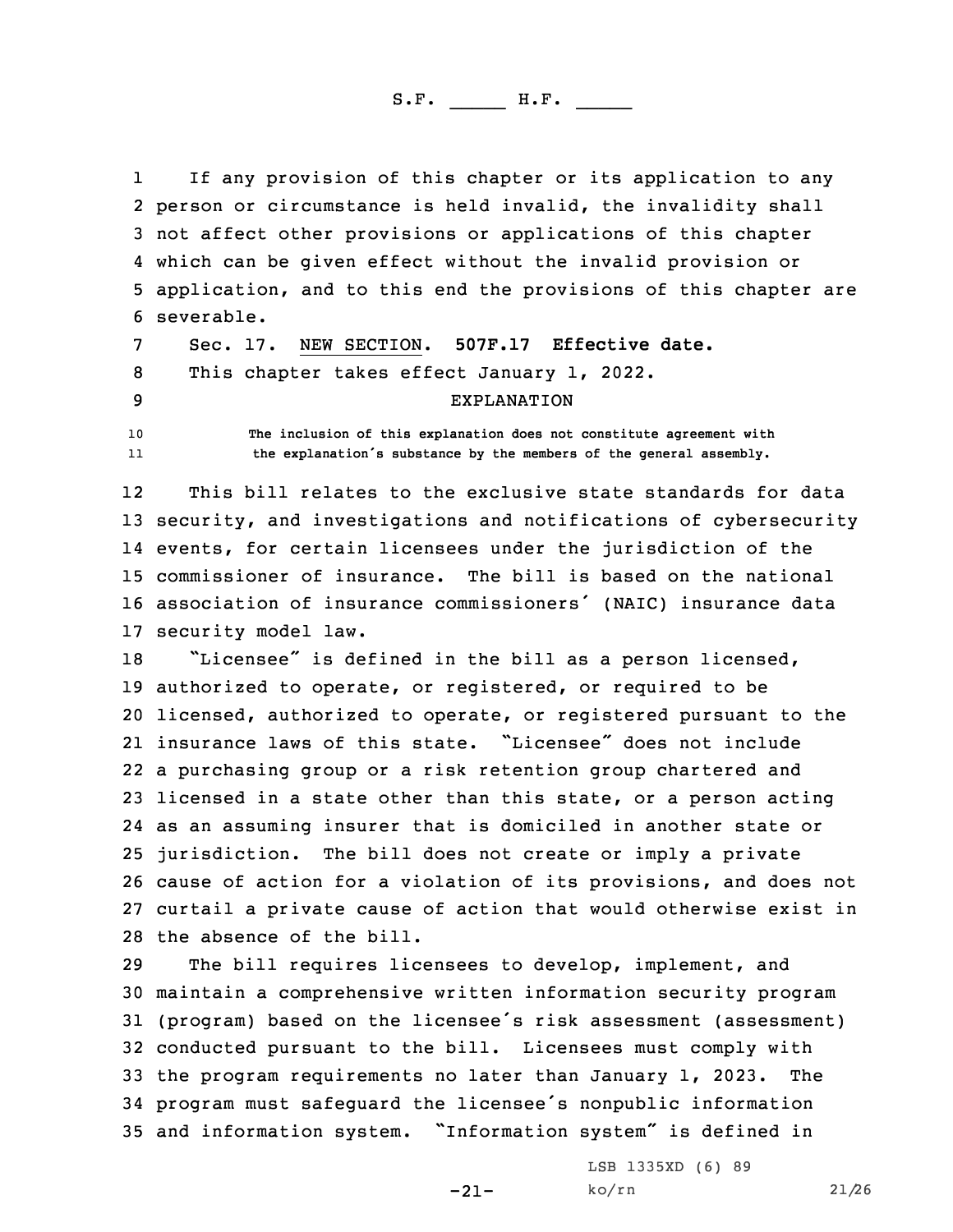the bill as <sup>a</sup> discrete set of electronic information resources organized for the collection, processing, maintenance, use, sharing, dissemination, or disposition of electronic information, and any specialized system such as an industrial or process controls system, <sup>a</sup> telephone switching and private branch exchange system, or an environmental control system. "Nonpublic information" is also defined in the bill. Certain licensees and other persons are exempt from the program requirement as detailed in the bill. The bill requires <sup>a</sup> licensee's program to protect the security and confidentiality of nonpublic information and the security of the information system, to protect against threats or hazards to the security or integrity of nonpublic information and the information system, to protect against unauthorized access to or the use of nonpublic information, to minimize the likelihood of harm to consumers, and to define and periodically reevaluate <sup>a</sup> schedule for the retention and destruction of nonpublic information. <sup>A</sup> licensee's assessment must designate one or more employees, an affiliate, or an outside vendor to act on behalf of the licensee and to have responsibility for the program; identify reasonably foreseeable internal or external threats that may result in unauthorized access, transmission, disclosure, misuse, alteration, or destruction of nonpublic information, including nonpublic information that is accessible to, or held by, <sup>a</sup> third-party service provider; assess the probability of and the potential damage caused by identified threats; and assess the sufficiency of policies, procedures, information systems, and other safeguards in place to manage identified threats. The assessment must include consideration of threats identified in each relevant area of the licensee's operations.

 Based on <sup>a</sup> licensee's assessment, the bill requires the licensee to design the program to mitigate identified risks, to determine and implement appropriate security measures, to include cybersecurity risks in the licensee's

-22-

LSB 1335XD (6) 89 ko/rn 22/26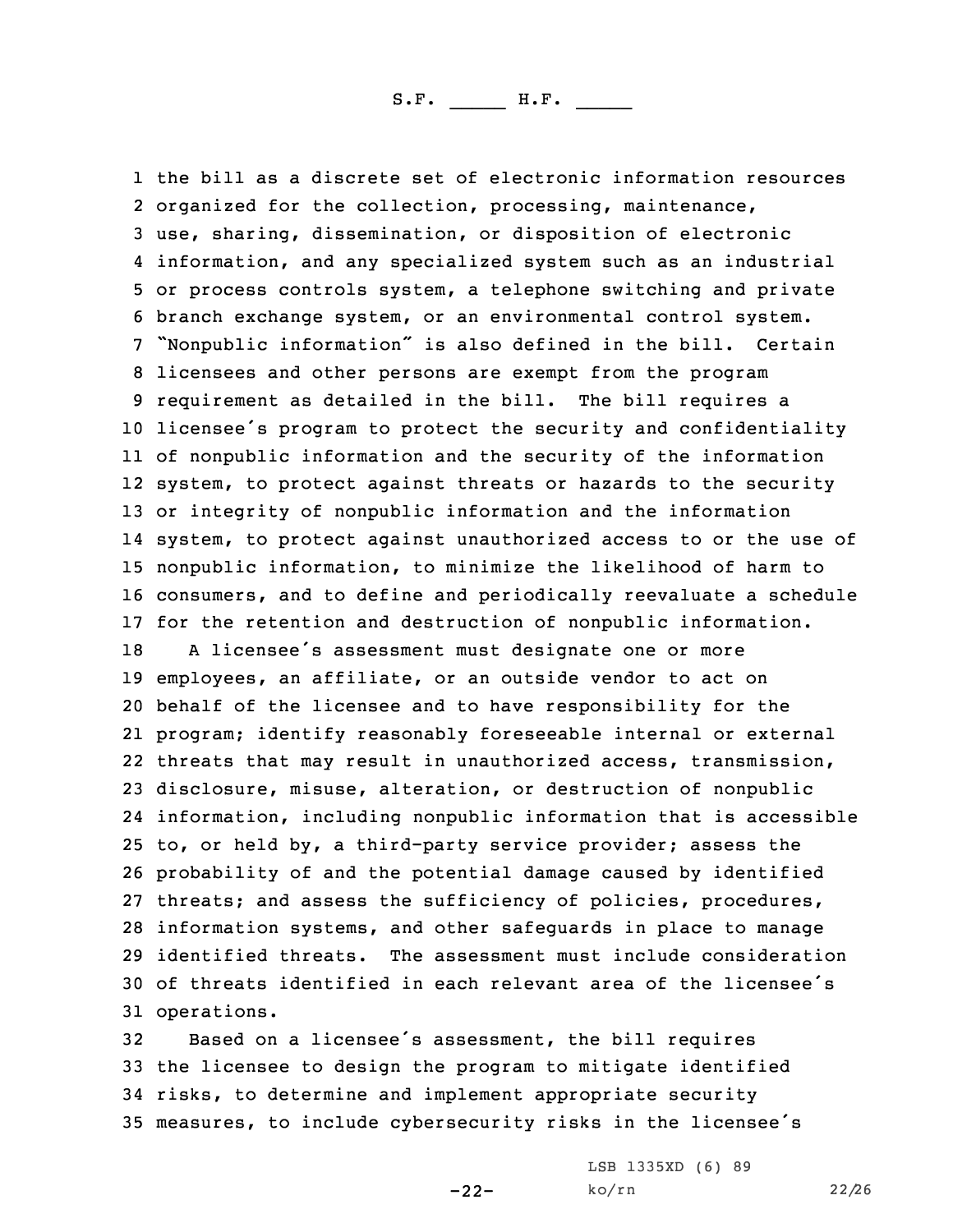enterprise-wide risk management process, to maintain knowledge and understanding of emerging threats or vulnerabilities, to utilize reasonable security measures when sharing information, and to provide the licensee's personnel with cybersecurity awareness training.

 If <sup>a</sup> licensee has <sup>a</sup> board of directors, the bill directs the board to require the licensee's executive management or its delegates to develop, implement, and maintain the licensee's program, and to provide an annual report to the board that documents the information specified in the bill. If <sup>a</sup> licensee's executive management delegates any of its responsibilities, it must oversee the delegate's development, implementation, and maintenance of the licensee's program. 14 As part of <sup>a</sup> licensee's program, the bill requires the licensee to establish <sup>a</sup> written incident response plan (plan) designed to respond to, and recover from, <sup>a</sup> cybersecurity event that compromises the confidentiality, integrity, or availability of nonpublic information in the licensee's possession or information systems; or that compromises the continuing functionality of the licensee's operations. The plan must address all criteria specified in the bill. "Cybersecurity event" is defined in the bill as an event resulting in unauthorized access to, or the disruption or misuse of, an information system or of nonpublic information stored on an information system. "Cybersecurity event" does not include the unauthorized acquisition of encrypted nonpublic information if the encryption, process, or key is not also acquired, released, or used without authorization; or an event for which <sup>a</sup> licensee has determined that the nonpublic information accessed by an unauthorized person has not been used or released, and the nonpublic information has been returned or destroyed. Insurers domiciled in this state must submit an annual certification to the commissioner that the insurer is in compliance with the plan requirements. The bill requires <sup>a</sup> licensee to exercise due diligence in

 $-23-$ 

LSB 1335XD (6) 89 ko/rn 23/26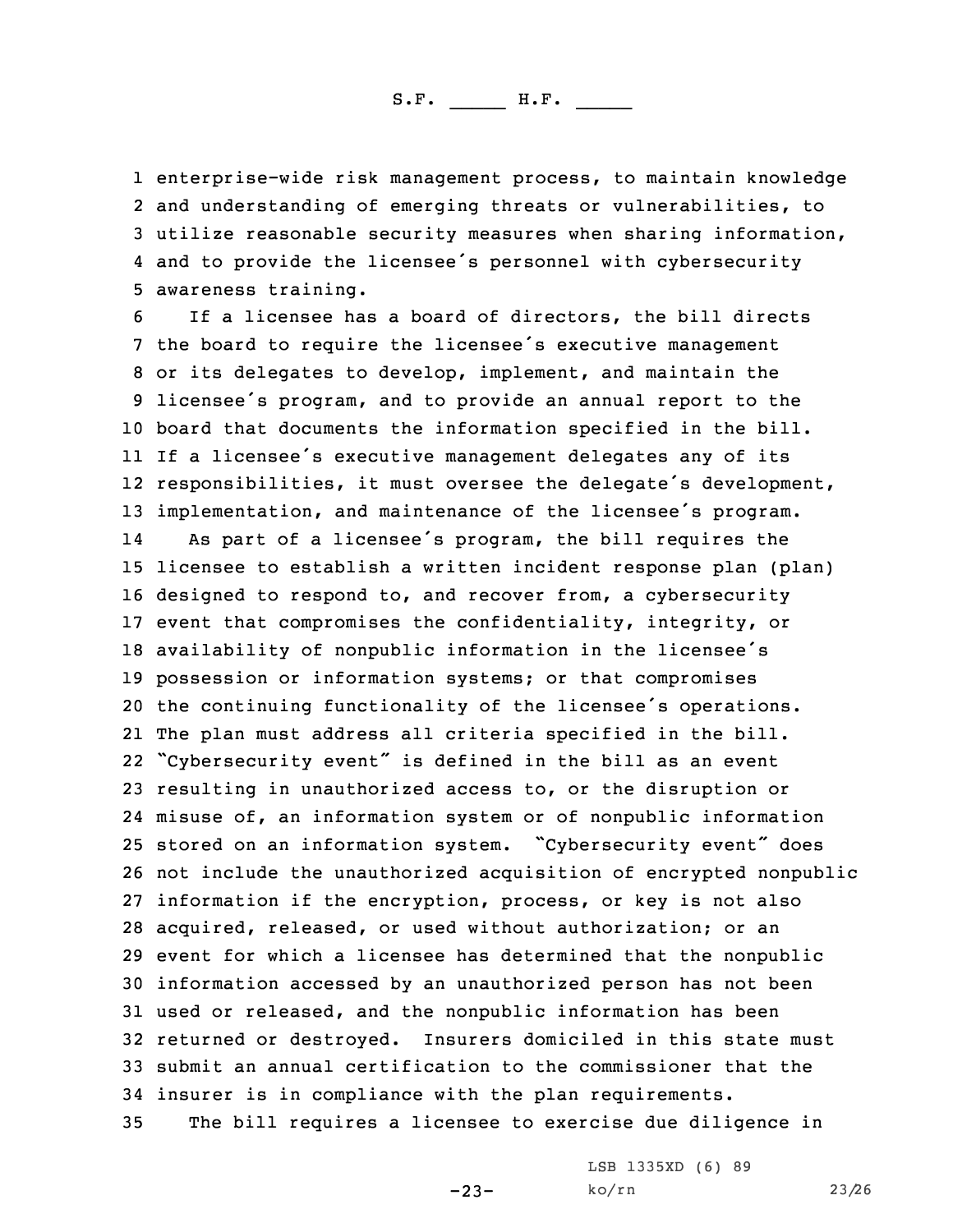the selection of <sup>a</sup> third-party service provider (provider), to conduct oversight of all provider arrangements, and to require all providers to implement appropriate administrative, technical, and physical measures to protect and secure the information systems and nonpublic information that are accessible to, or held by, the provider. Licensees must comply with these requirements no later than January 1, 2024. "Third-party service provider" is defined in the bill as <sup>a</sup> person that is not <sup>a</sup> licensee that contracts with <sup>a</sup> licensee to maintain, process, store, or is otherwise permitted access to nonpublic information through the person's provision of services to the licensee.

 If <sup>a</sup> licensee discovers that <sup>a</sup> cybersecurity event has 14 occurred, or that a cybersecurity event may have occurred, the licensee, or the outside vendor or provider the licensee has designated to act on behalf of the licensee, must conduct <sup>a</sup> prompt investigation of the event as detailed in the bill. If <sup>a</sup> licensee learns that <sup>a</sup> cybersecurity event has occurred, or may have occurred, in an information system maintained by <sup>a</sup> provider of the licensee, the licensee must complete the same type of investigation, or confirm and document that the provider has completed such an investigation. <sup>A</sup> licensee must maintain all records and documentation related to the licensee's investigation for <sup>a</sup> minimum of five years from the date of the cybersecurity event.

 <sup>A</sup> licensee is required to notify the commissioner no later than three business days from the date of the licensee's confirmation of <sup>a</sup> cybersecurity event if the licensee is an insurer who is domiciled in this state, or is <sup>a</sup> producer whose home state is this state, and state or federal law requires notice to <sup>a</sup> government body, self-regulatory agency, or other supervisory body. <sup>A</sup> licensee must also notify the commissioner if the cybersecurity event has <sup>a</sup> reasonable likelihood of causing material harm to <sup>a</sup> consumer, or to <sup>a</sup> material part of the normal business, operations, or security of the licensee;

-24-

LSB 1335XD (6) 89 ko/rn 24/26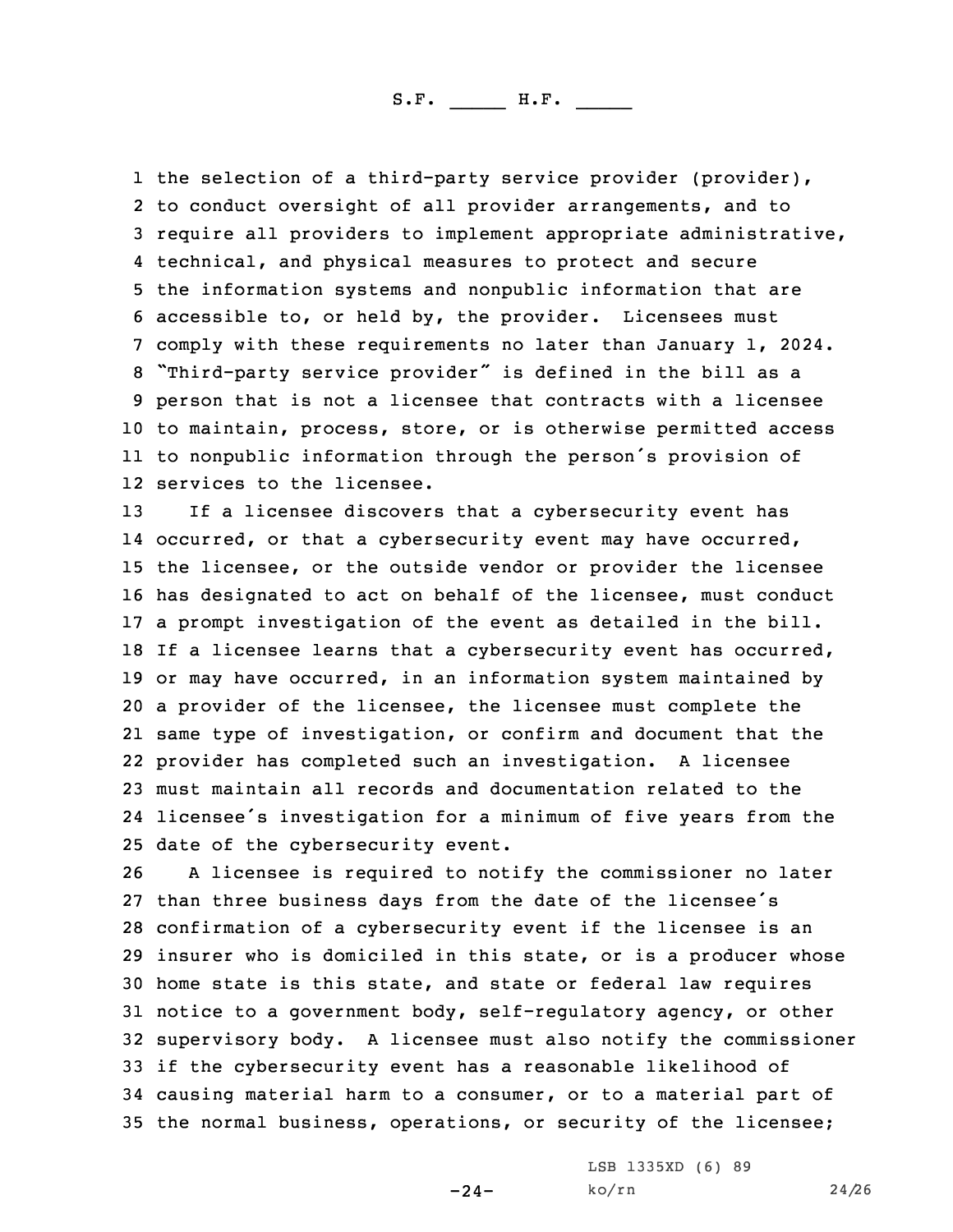or the licensee reasonably believes that nonpublic information compromised by the cybersecurity event involves 250 or more consumers and state or federal law requires notice to <sup>a</sup> government body, self-regulatory agency, or other supervisory body. The licensee must provide the commissioner with the information specified in the bill and has <sup>a</sup> continuing obligation to update and supplement the information as material changes to the information occur.

 In the event of <sup>a</sup> cybersecurity event involving nonpublic information, the licensee must notify consumers as detailed in the bill. <sup>A</sup> licensee that has to provide notification to more than 500 consumers must also give written notice to the director of the consumer protection division of the office of the attorney general within five business days of the date the first notice of the cybersecurity event is provided to an affected consumer. The bill also details the requirements for cybersecurity event notifications related to providers, reinsurers, and producers of record.

 The bill details confidentiality and privilege as applied to documents, materials, or other information furnished by <sup>a</sup> licensee, or that are obtained by the commissioner pursuant to an investigation or examination, and that are in the control or possession of the commissioner. The bill details which documents, materials, or other information do not constitute <sup>a</sup> public record under Code chapter 22; are not subject to subpoena and discovery; and are not admissible in <sup>a</sup> private civil action. The bill also describes how the documents, materials, and other information may be shared or used by the commissioner.

 The bill does not apply to <sup>a</sup> licensee that is subject to, and in compliance with, the Health Insurance Portability and Accountability Act of 1996 (HIPAA). The licensee must submit an annual written certification to the commissioner of the licensee's compliance with HIPAA.

-25-

35 <sup>A</sup> licensee that violates the bill shall be subject to

LSB 1335XD (6) 89 ko/rn 25/26